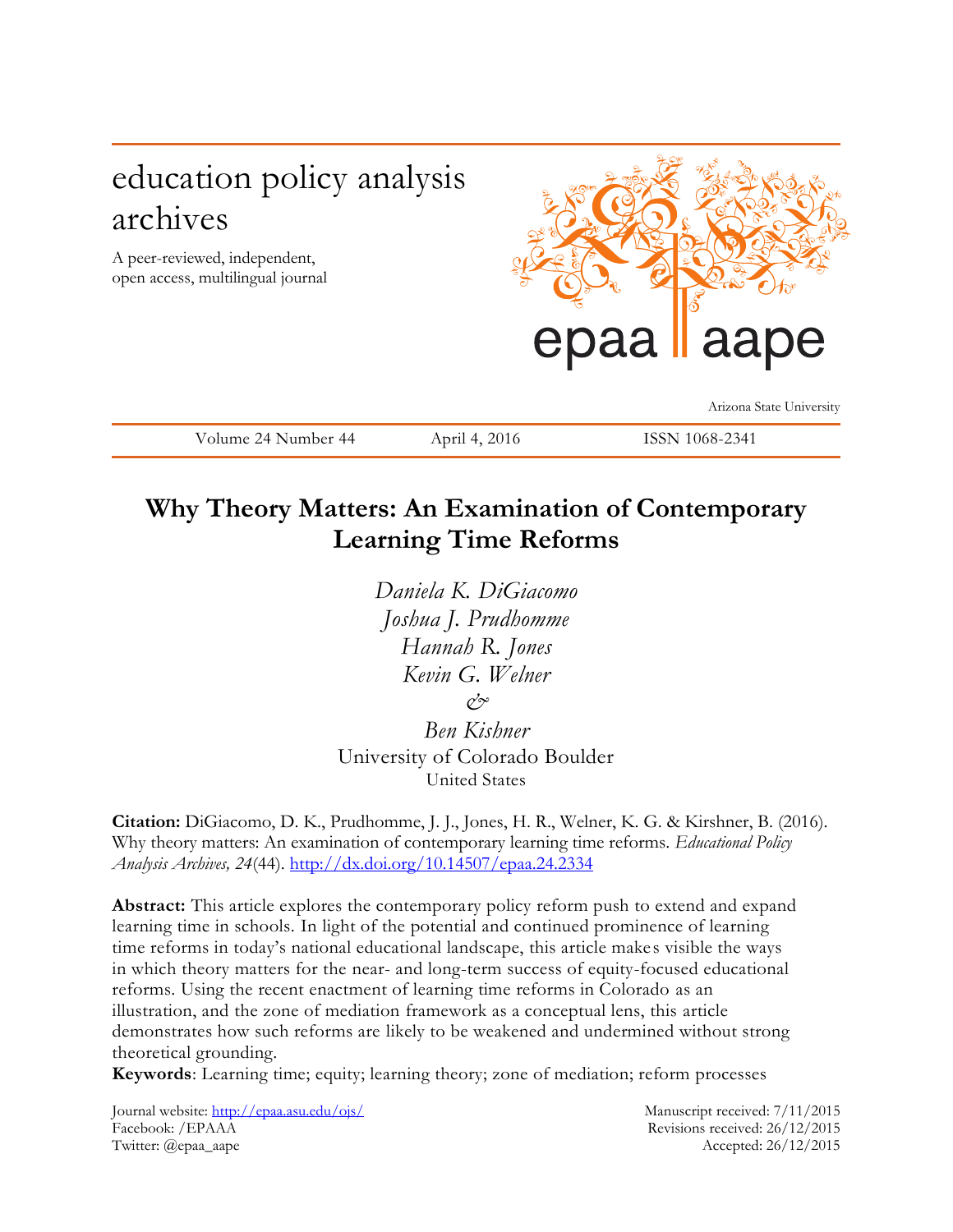### **Porque teoría es importante: Una investigación de la reforma contemporánea del tiempo de aprendizaje**

**Resumen:** Este artículo examina políticas contemporáneas que enfatizan un cambio para extender y/o dispersar el tiempo de aprendizaje en las escuelas. Dado el potencial y relevancia actual de las reformas hacia el tiempo de aprendizaje en el campo general de educación, el propósito de este articulo es brevemente enaltecer las maneras en las cuales la teoría educativa son de suma importancia, a largo y corto plazo, para asegurar el éxito de dichas reformas educativas orientadas hacia la equidad. Utilizando el ejemplo de la implementación de estas reformas en Colorado, y el instrumento teorético de la zona me mediación, este artículo demuestra como reformas similares pueden ser disminuidos por una falta de un base de teoría fuerte.

**Palabras claves:** Tiempo de aprendizaje; equidad, teoría de aprendizaje; zona de aproximación; procesos de reforma

### **Por que teoria é importante: Uma investigação das reformas contemporâneas do tempo de aprendizagem**

**Resumo:** Este artigo examina o promover da reforma contemporânea das regras para ampliar e expandir o tempo de aprendizagem nas escolas. Considerando o potencial e o contínuo destaque da reforma do tempo de aprendizagem no ambiente da educação nacional atualmente, este artigo ilustra as maneiras em que teoria é importante para o sucesso imediato e futuro das reformas educacionais que se focalizam em equidade. Usando a recente promulgação das reformas do tempo de aprendizagem em Colorado como ilustração, e o sistema de zona de mediação como uma lente conceitual, o artigo demonstra como tais reformas serão provavelmente enfraquecidas sem uma forte base teórica.

**Palavras-chave:** Tempo de aprendizagem; equidade; teoria de aprendizagem; zona de mediação; processos de reformas

## **Why Theory Matters: An Examination of Contemporary Learning Time Reforms**

Many of the nation's most prominent and important school reforms are intended to improve children's quality of learning. They are designed to increase access to robust learning opportunities for children with the most pressing social and academic needs. But when salient parts of intended change reforms are not grounded in the best research evidence, they are less likely to improve learning or increase educational equity among diverse groups of students. The ability of a reform to promote *equity* depends in large part on whether it attends to the unequal ways that racial and classbased hierarchies structure social institutions, such as schools (Howe, 1997). As such, a reform that aims to ameliorate "opportunity gaps" (Carter & Welner, 2013) amidst students should be grounded in research about the equity-focused reform process; it should be pursued in ways that preserve its equity elements throughout all stages of design and implementation (Welner, 2001). Similarly, a reform that intends to enhance learning time should be grounded in research evidence about how people *learn*.

This article explores these issues through the lens of an equity-focused reform that has been prominent in recent years: the push to extend and/or expand learning time in schools. From adding time to the school day, to afterschool programing, to reorganizing the school bell schedule or academic yearly calendar, there have been significant efforts across the nation to increase the amount of quality learning time that youth experience on a daily basis. We find that though well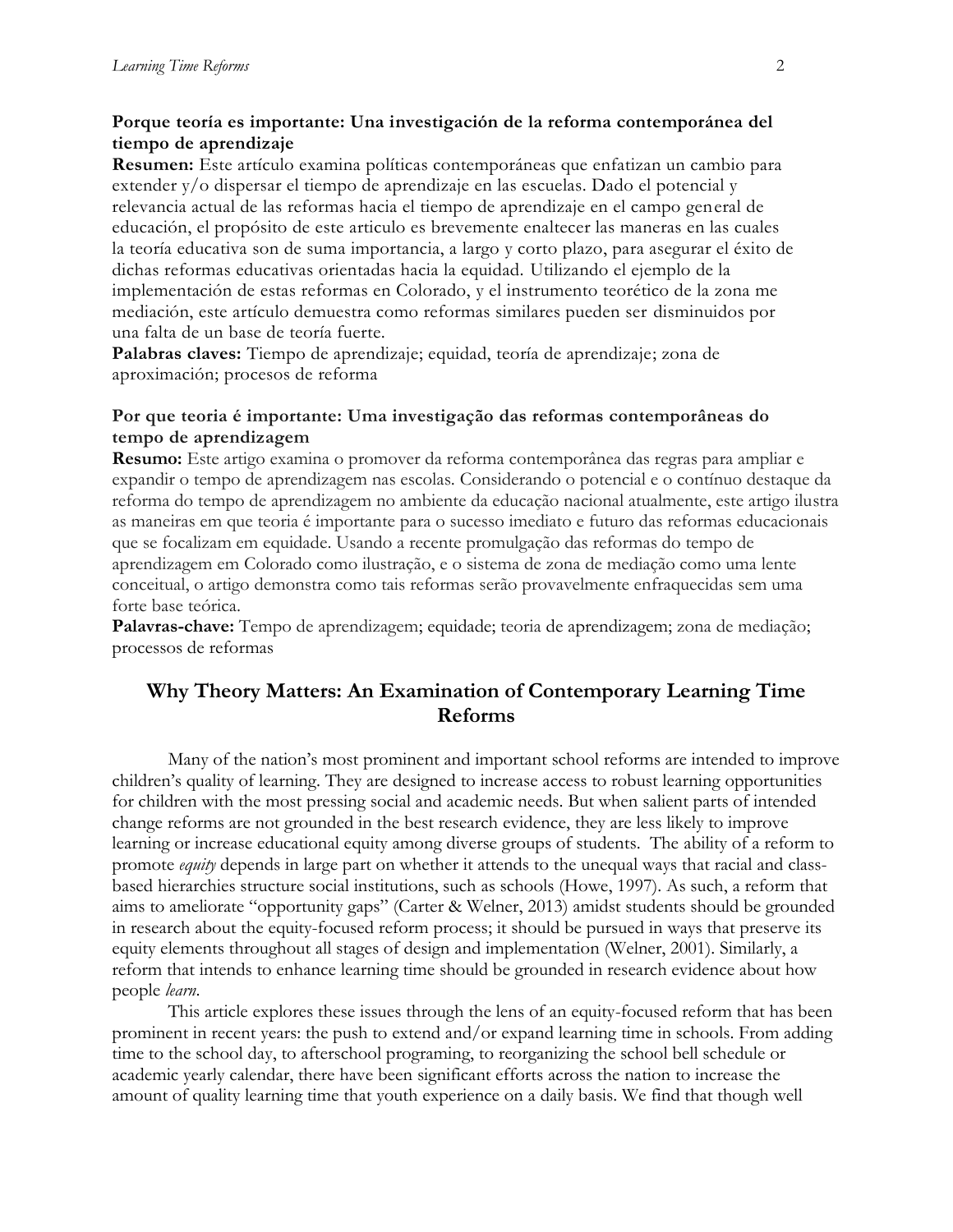intentioned, these learning time reforms (LTRs) have generally suffered from weak theoretical coherence in their foundational assumptions about learning and about reform strategies.

These inconsistencies are seen across the literature base on LTRs, as well as in local on-theground examples that served as the impetus for this article. LTRs have emerged as policy strategies that are attentive to the amount and quality of in-school and out-of-school time across days, weeks, or years. If enhanced or better used, learning time is seen has having the potential to bolster academic learning, expand enrichment activities, and ultimately enhance students' opportunities and success. Given the potential and continued prominence of learning time reforms in today's national policy reform landscape, our proximate purpose in this article is to briefly make visible the ways in which theory matters for the near and long term success of equity-focused educational reforms. We do this by using a relevant and well-documented theoretical tool, the zone of mediation, to better understand the enactment of LTRs in our local state context.

### **Researchers' Positionality and Rationale for Engagement**

Over much of the past decade, the Ford Foundation led a "More and Better Learning Time" (MBLT)<sup>1</sup> initiative, which was an approach to educational policy reform that was intended to redesign time inside and outside of school. The initiative was expressly intended to provide students who attend schools in areas of concentrated poverty with additional opportunities to participate in high quality learning experiences. In late 2012, Ford provided funding for More and Better Learning Time reforms in several geographic areas, including Colorado. The Foundation commissioned our university-based research team to partner with community and state organizations to get a grounded sense of how the reform was being understood and enacted.

Learning time reforms implicate multiple specialty areas within educational research, so our interdisciplinary educational research team includes experts in the areas of educational reform policy and learning design and theory. Our focus has been on understanding the local and national scope of LTRs, and the ways in which they are being experienced by practitioners, families, and schools. As such, our work has involved a comprehensive literature review of learning time reforms nationally<sup>2</sup>, in tandem with qualitative investigations into state- and community-level experiences of the reform. While future articles will speak more directly to the empirical side of our work, in this brief article we make use of a robust and interdisciplinary theoretical perspective in order to situate and better understand a reform that continues to unfold in real time today.

### **Theoretical Perspective**

Proposed as a strategy to improve the learning opportunities for children in areas of concentrated poverty, the MBLT initiative explicitly espoused a theory of change that aimed to attend to the dearth of high quality, enriching learning opportunities in low-income communities. In the same vein, other LTR initiatives, such as *extended learning time* and *expanded learning opportunities*, aimed to improve educational outcomes for youth by increasing the amount and quality of learning time available to youth.

Some research has found LTR efforts to be effective, especially for those students who had the most pressing academic or social needs (Farbman, Christie, Davis, Griffith, & Zinth, 2011;

 $\overline{a}$ 

<sup>1</sup> For more information on Ford Foundation's More and Better Learning Time Initiative, now known as Time for Equity, please see www.fordfoundation.org

<sup>2</sup> See Appendix A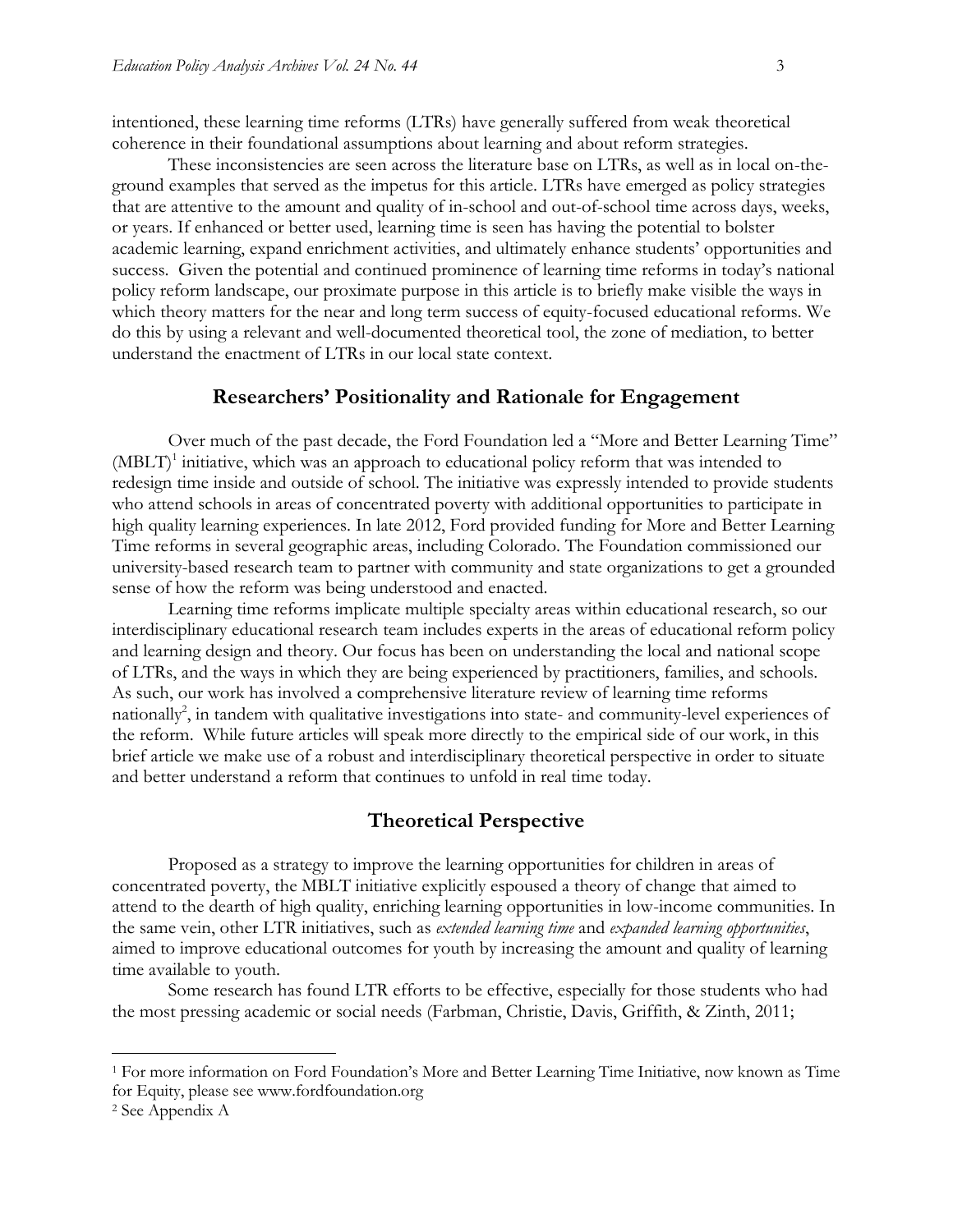Kaplan & Chan, 2011; Rocha, 2006). Fully realizing this potential, however, depends on design, implementation, and receiving context. Accordingly, the following paragraphs take a deep dive into the ways in which the zone of mediation framework, in tandem with perspectives from learning theory, can shed insight into conceptualization and instantiation of learning time reforms.

#### **Theorizing Change in Equity-oriented Educational Reforms**

Reform ideas, no matter how conceived, are reshaped during the inevitable adaptation of that reform that is partially due to inertia—to the difficulty of changing the *status quo* (Berman & McLaughlin, 1987; McLaughlin, 1998; Tyack & Cuban, 1995). But there are important differences between various types of school change. Some reforms can be thought of as making technical changes, with no major redistribution of power or resources. A professional development sequence aiming to better teach the writing of computer code could be part of a challenging and important reform, and it may require a concerted effort in order to be successful—but it would not confront certain additional obstacles encountered by reforms that challenge power relations or who gets access to scarce resources. Using the example of de-tracking in schools, on the other hand, Oakes (1992) explains the *normative* and *political forces*, as well as technical forces, that consequentially impact such equity-oriented reforms.

The zone of mediation framework (Welner, 2001) offers a way to highlight these and other dynamic forces affecting school reform efforts in particular sites. Specifically, the zone helps explain how larger technical, normative and political forces shape a reform's context, and it illustrates how the local institutions mediate—reproduce or counteract—these larger forces throughout the implementation process. When a reform proposal enters a site, its feasibility of adoption and process of implementation are largely determined by this context.

A reform designed to provide universal college-preparatory learning opportunities might confront, for example, normative beliefs around lowered academic expectations for students of color and students living in communities affected by poverty. This reform might also confront political resistance from more efficacious parents at the school, who worry that these opportunities, if not rationed, might be diluted for their own children. The resulting reforms are often reshaped or completely undermined by politically powerful resistance among parents or teachers who see stratified systems as necessary to provide higher quality opportunities for students they see as more deserving or motivated (Oakes, 1992; Wells & Serna, 1996; Welner, 2001). Similarly, a school's attempt to dismantle a "zero tolerance" discipline policy may be affected by racialized beliefs concerning deviance or criminality, as mediated by local community institutions and popular media norms; it might also be impacted by political imbalances tied to race and class at the local, state and national levels. Accordingly, the reform process for equity-minded change tends to follow a "downward" path, which means policies tend to be watered down or eliminated (Welner, 2001). Learning time reforms vary on this question. Some could be implemented in ways that do not threaten the status quo and do not advance equity—such as when a school extends its routine hours before thoughtful consideration of the ways its tracked classes are enabling some groups of students and constraining others. Others might adopt a more explicitly equity-minded approach, which involves the redistribution of resources in order to provide increased amounts of high quality learning time for students in low-income communities. Using the data from our Colorado study, the following section of this article illustrates how context and divergent forces can reshape an intended reform in ways that weaken its potential to close opportunity gaps.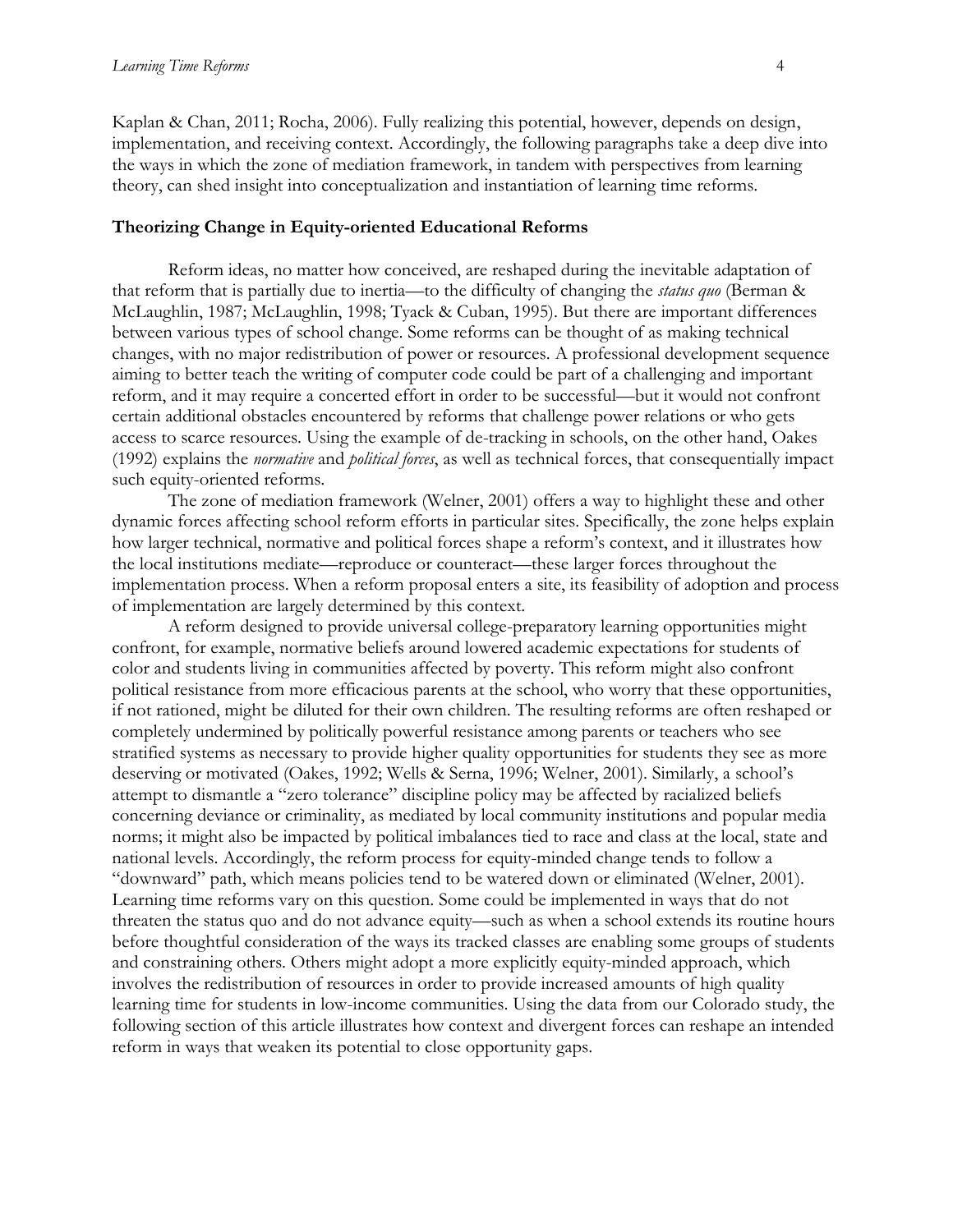For two years, our research team surveyed the policy framing and implementation of learning time reforms in Colorado, with a primary question in mind: what factors are influencing the nature and extent of the Ford MBLT implementation in Colorado? This study, designed to inform the MBLT initiative nationally and in Colorado, included two similar but complementary research pathways: documenting the work of parent and teacher organizing groups, and understanding the state's policy reform ecosystem. We wanted to understand how the intended reform was progressing and what forces were at work, shaping and reshaping the reform over time. Our data<sup>3</sup> are from meeting observations; semi-structured interviews with community organization leaders, members and key policy actors in the state; and analyses of documents, including foundational work from the Colorado Education Initiative (CEI), formerly known as Colorado Legacy Foundation, and a report produced by a professor at the University of Denver based on research that coincided with ours. For this article, we only include illustrative examples to ground our theoretical discussion.<sup>4</sup>

In the case of an equity-minded educational reform, it should improve access to quality opportunities to learn for students of color and students from high-poverty. Learning time reforms make for an interesting case study because they can be designed and enacted in ways that fall at substantially different points along the equity continuum. While the MBLT reform was designed to challenge powerful norms and beliefs by providing less advantaged children with rich, engaging opportunities to learn, other LTR approaches might largely replicate or merely intensify approaches that maintain educational inequity by providing what one of our community organization parent members deemed "more of the same" [referring to the existing poor quality of the school's programs]. Accordingly, the implementation of Colorado's MBLT initiative nicely illustrates the importance of how political, normative, and technical forces can shape equity-minded reform initiatives.

#### **Political Forces**

 $\overline{a}$ 

Beginning in 2009, Colorado was hit hard by the national economic downturn and subsequent reduction in financial resources. Alongside this financial reality was a continued state

<sup>3</sup> Our research was carried out in partnership with three organizations seeking to advance MBLT in Colorado: South West TURN (SWT), Together Colorado (TC), and Padres & Jóvenes Unidos (PJU). SWT is a network for teacher union members whose mission is "to support local teacher union leaders as collaborators in the improvement of student learning" ([www.turnweb.org\).](http://www.turnweb.org)/) It is part of a national TURN organization that organizes union chapters to provide better school reform alternatives. TC is an interfaith communityorganizing organization, part of the larger PICO network that works at the local level on issues of relevance to its constituents (www.togethercolorado.org). PJU is a multi-issue, intergenerational organizing group that works for "educational excellence, racial justice for youth, immigrant rights and quality healthcare for all" (www.padresunidos.org). A second leg of our research was carried out at the state level, involving interviews with key stakeholders involved in the implementation of learning time reforms in Colorado. Our design followed the principles of exploratory, qualitative research, meaning we used an evolving, iterative process of snowball sampling and ongoing data collection until we reached saturation. Our primary method was to interview leaders of the groups, accompanied by observation of meetings and public events. Fuller presentation and discussion of this empirical work, however, is not the purpose of the present brief article. <sup>4</sup> Emergent presentation of our early empirical research are also available at American Educational Research Association 2014 & 2015 proceedings.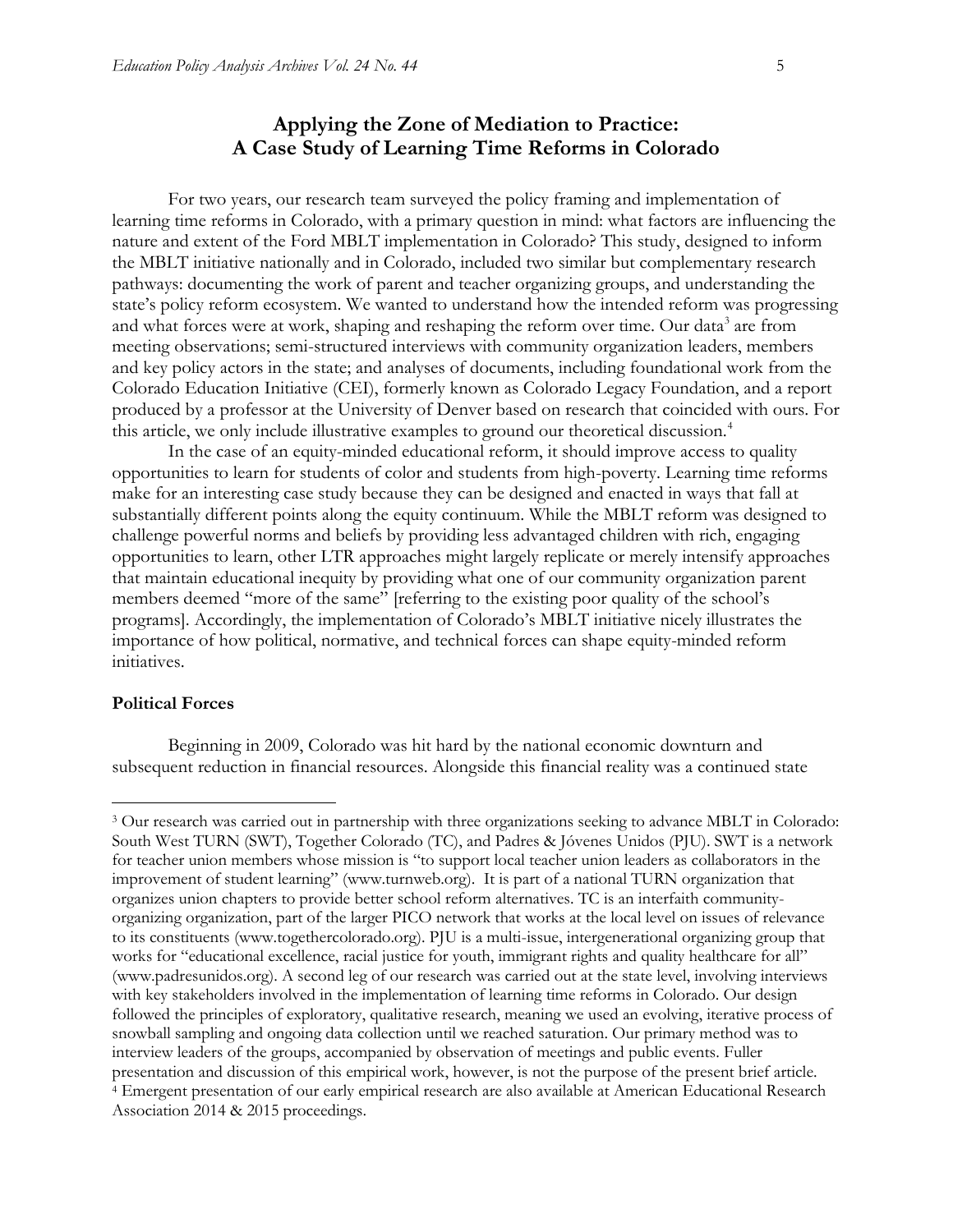$\overline{a}$ 

push to embrace the national effort for high-stakes accountability policies. When the Ford Foundation started its work with local partners on the MBLT reform effort, these two factors—one of a fiscal nature and one of a core political nature—had already exerted a powerful influence over the context within which MBLT would be implemented. Colorado's context—its zone of mediation—favored reforms seen as effective at increasing test scores and doing so at little or no cost. Accordingly, when advocates of digital and blended learning<sup>5</sup> courted policymakers in Colorado, these reforms were seen as compatible within this zone, as a means to increase test scores at little or no cost. This advocacy ended up being very successful, with blended learning initiatives ultimately absorbing much of the state's LTRs. Digital or blended learning advocacy in the state, then, can be understood as having been facilitated by the zone of mediation, created by earlier fiscal and political forces, and as an advocacy push that itself has shaped the MBLT zone of mediation.

**Fiscal scarcity.** Because Colorado is home to the nation's most restrictive tax-andexpenditure-limitation law, called the Taxpayer Bill of Rights, or "TABOR," school funding began the recession at a deficit, and the subsequent recovery has been slow to refill state coffers (Lav & Williams, 2010; see also Colorado School Finance Project, 2015). Colorado is also among the lower ranking states in per pupil funding—it ranks  $37<sup>th</sup>$  of 49, spending substantially less per pupil than the national average (Baker, Sciarra, & Farrie, 2015).<sup>6</sup> In 2011, a state trial court found that the state's "public school finance system is irrational, arbitrary, and severely underfunded" (*Lobato v. State of Colorado*, 2011, p. 182). Moreover, little institutional action to address this problem is likely, because Colorado's Supreme Court subsequently determined that the state constitutional requirements in terms of resources and funding are minimal or nil (*Lobato v. State of Colorado*, 2011). Further, in statewide elections in 2011 and 2013, voters rejected funding proposals that would have partially addressed these shortfalls. The *Lobato* decisions, along with these failed statewide initiatives and the ongoing impact of TABOR, point to a long-term dearth of resources in Colorado's education system as well as the likelihood that this dearth will continue for the foreseeable future. Such a resource-deprived context is helpful to keep in mind even when considering many largely unrelated forces that also shaped Colorado's zone of mediation for LTRs, some of which are discussed below. A sustained effort to enrich learning opportunities in disadvantaged communities, as envisioned by the Ford Foundation's MBLT initiative, is very difficult in a time of fiscal scarcity when cheaper school reform proposals—however unproven—are far more appealing to policymakers.

**Accountability policies**. Although Colorado policymakers and leaders expressed an aim to expand their objectives beyond scores on high-stakes tests, our interviewees, both from community based and state institutional levels, acknowledged that this was difficult to do in the test-based accountability context. One of our interviewees described ongoing efforts among state policy makers to broaden the goals of education reforms in the state by moving away from "such a narrow focus on academics." Similarly, a state policymaker told us that Colorado education leaders "understand that the goal isn't just about math and reading scores, despite working in an accountability context that places a strong emphasis on academic achievement." But these authorities and others we spoke with all expressed doubts that they would make progress. And our

<sup>5</sup> The Colorado Education Initiative defines blended learning as a mode of instructional delivery at the course, unit, or school level "that blends online and face-to-face instruction" (Murin & Watson, 2012, p. 4). <sup>6</sup> We use Baker, Sciarra, & Farrie's (2015) funding fairness measure of the overall level of per-pupil funding for each state, because it controls for factors influencing state and local education costs (i.e., "regional wages, poverty, economies of scale, and population density;" p. 4). Other rankings place Colorado lower (e.g., *Education Week's* "Quality Counts" places Colorado at 43rd of 51 in per pupil spending (Retrieved from [http://www.cosfp.org/HomeFiles/QualityCounts/QC2015/QC2015\\_State\\_Comparison.pdf\)](http://www.cosfp.org/HomeFiles/QualityCounts/QC2015/QC2015_State_Comparison.pdf).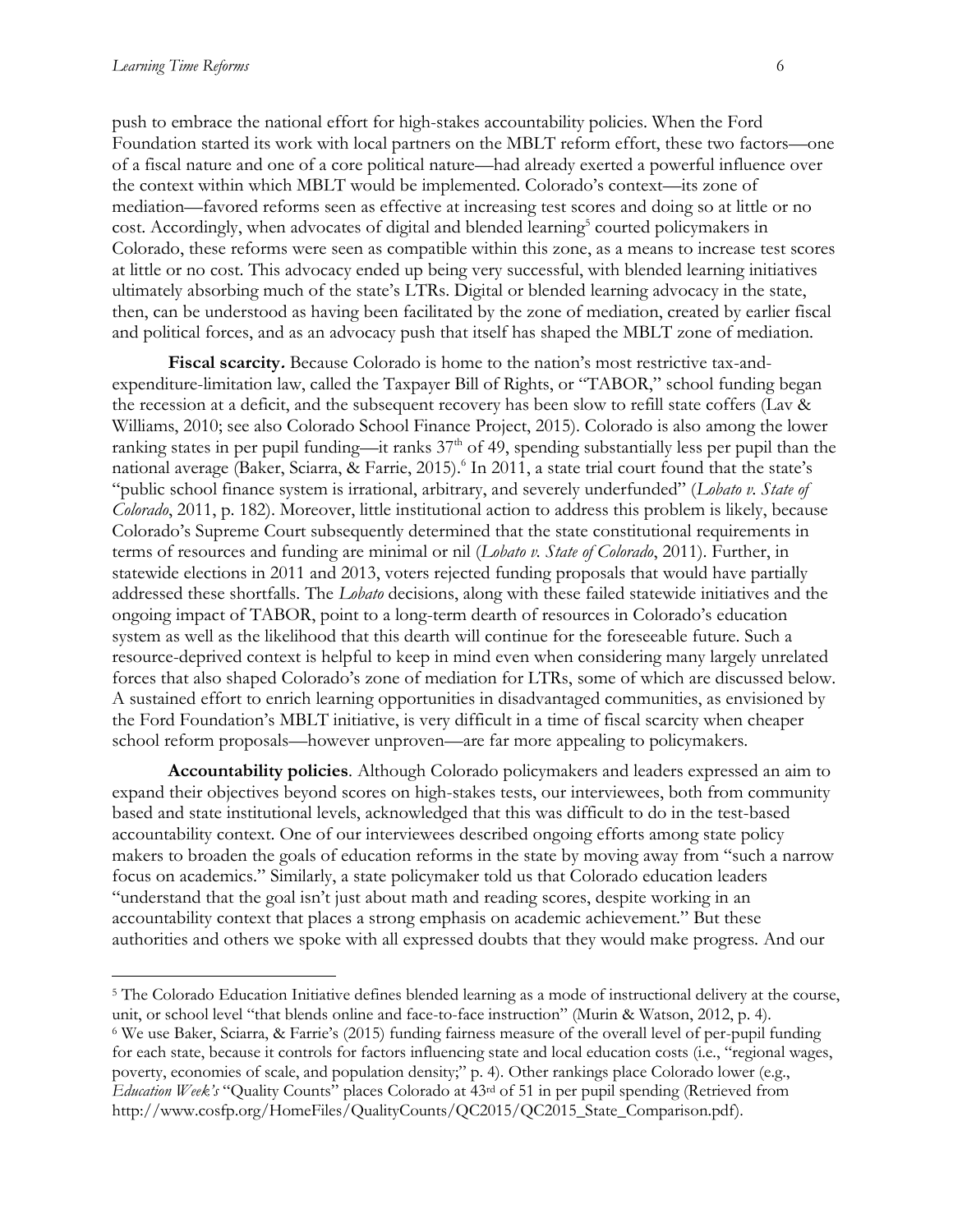$\overline{a}$ 

experiences on the ground at local schools revealed the same-- that the immediate need to improve reading scores, for example, necessitated investment in a new online technology to personalize reading remediation for students who were struggling.

Our interviewees also pointed in particular to the state's Great Teachers and Great Leaders Act (see Colorado Department of Education, 2008),<sup>7</sup> a personnel evaluation system heavily dependent on students' measured academic growth. They explained that this high-stakes, testfocused accountability system made it difficult for policymakers, institutions, and educators to focus on time reorganization that was, at best, only indirectly attached to the accountability system.

**Mediating institutions.** As noted above, larger societal forces can be reproduced or counteracted by institutions situated in particular contexts. Taking this zone of mediation into consideration, Ford's grantees included Colorado Education Initiative, which was already established as the state's most influential LTR organizer, convener, and broker. Ford funded CEI to help build capacity for a successful MBLT reform. CEI is a non-governmental organization and privately funded strategic partner that was created in 2007 by the Colorado Department of Education (CDE) to work closely with state policymakers to develop and improve educational policies and practices. For our purposes, CEI is best thought as a mediating institution, but its level of influence in Colorado over education policy in general, and over LTRs in particular, make it a powerful force in its own right.

Prior to Ford's MBLT initiative, CEI had already been pursuing an expanded learning opportunities (ELO) reform effort that developed from a competitive grant which brought LTRs into Colorado's education policy landscape. The earlier grant also had an expressly equity-minded focus, recognizing systematic education inequities in opportunity, both race- and class-based: "Academic disparities are exacerbated outside school walls, as low-income and minority students differ widely from their more affluent, white peers in access to enriching and extracurricular opportunities" (Council of Chief State School Officers, National Conference of State Legislatures, & National Governors Association Center for Best Practices, 2001, p.1). At the time, Colorado's education leadership team set out to use ELO for other important purposes: "to engage students in school, recover high school dropouts, and link workforce needs with education goals" (Council of Chief State School Officers, National Conference of State Legislatures, & National Governors Association Center for Best Practices, 2001, p. 1). Yet in the ensuing years, Colorado's policy focus saw a shift away from the grant's attention to "access to enriching and extracurricular opportunities" and toward more instrumental goals that reflect the socioeconomic context in which this reform is embedded—and the shift became more pronounced in later years. The mix of LTR goals evolved to eventually become a tool for the development of "academic, professional, and entrepreneurial competencies that the modern economy demands" (Colorado Education Initiative, 2014).

By 2014, digital or blended learning became a clear part of the LTR agenda in Colorado. The CDE and CEI rebranded their ELO effort as a "Next Generation Learning" initiative (NextGen), which "seeks to creatively and systemically integrate a vast range of new and existing next generation teaching and learning tools, resources, modules and approaches into more personalized, engaging and relevant learning experiences that tap into each student's passions, interests and learning styles inside and outside of the classroom" (The Colorado Education Initiative, 2014). An interviewee described this most recent vision as "ELO 2.0."

<sup>7</sup> Other cited examples of testing and accountability policies were Colorado's Achievement Plan for Kids (CAP4K; SB 08-212), and the Reading to Ensure Academic Development Act (READ; HB12-1238). See also Colorado Department of Education, 2008.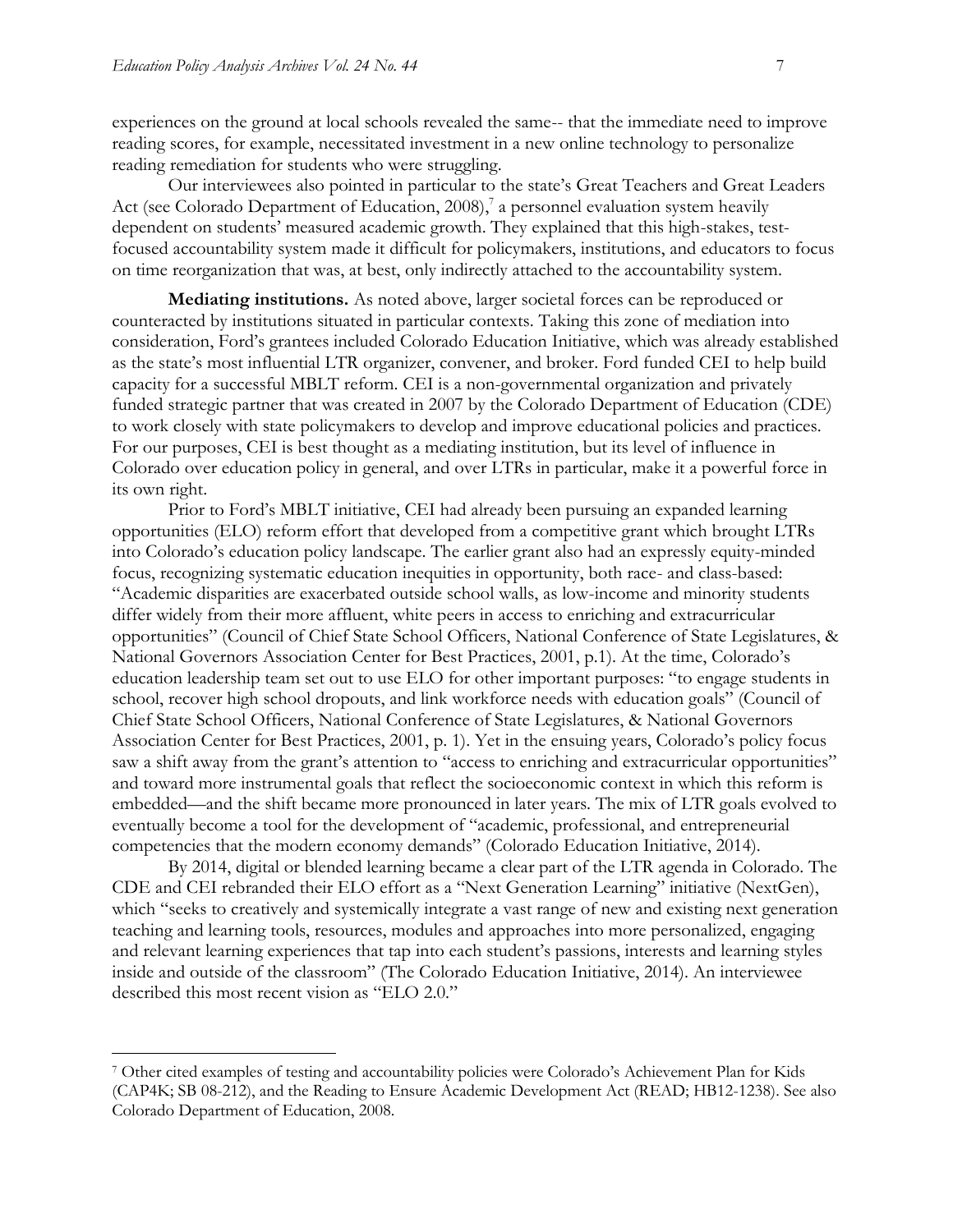By 2015, the focus was explicitly on developing and piloting digital learning technologies that (a) provide student instruction through varying degrees of online-interfaced learning systems (e.g., blended learning), (b) afford instant data-based feedback to teachers and students, and (c) enable the creation of new competency-based student outcome systems in lieu of traditional systems based on seat time and grade level enrollment. These technical elements of reform were tightly linked to the state's other major reforms, with the goal of "leverag[ing] and inform[ing] key existing policy initiatives, including Colorado's Graduation Guidelines, Postsecondary and Workforce Readiness Endorsed Diploma criteria, and District and School Performance Frameworks" (Next Generation Learning, 2014).

In hindsight, one can find evidence that this emphasis on flexible and personalized learning was present even before the shift to the Colorado Education Initiative. Ubiquitous in Colorado LTR materials over the decade from 2007 to 2016 is the *personalized learning experiences* narrative, which has served as a bridge from the initial LTR focus to the later clear-cut focus on digital learning. As the reform eventually developed within the context of fiscal austerity and test-based accountability, CEI and CDE sought to implement a technology-focused, personalized-learning-centered ELO vision that would engender system-level and student-outcome-based changes that complemented local and state objectives. This was true before MBLT was introduced into Colorado's reform context, and the MBLT efforts did not substantially change that focus.

Over the two-year span of the Colorado study, what we witnessed could best be described as earnest efforts among some educators, community members and policymakers to prioritize the MBLT elements that they believed in. But those efforts were always tempered by concerns about the larger accountability system, and as the study progressed we saw policymakers embrace a system that privileged efficiency and individuality through the integration of cutting edge educational technologies. These changes were gradual but consistent. Before the express shift to NextGen, some schools engaged in LTR used blended learning as an enrichment tool, yet issues of time were not subsumed within a push for blended learning. Then, as CEI's embrace of blended learning became more central, the emphasis on reorganization of time towards equity moved further to the margins. Advocates of blended learning continue to use "extended learning opportunity" language (Vander Ark, 2015), but the key push was for digital learning technology. The learning time reforms became technical (and technological) changes, pushing aside efforts implicating normative and political change—those directly aimed at providing students in disadvantaged communities with the sort of enrichment that wealthier families often obtain for their children through available community resources.

#### **Technical Forces: The Realities of Teacher Time**

 The technical dimension of learning time reforms, while seemingly straightforward in some senses (for example, using reform funding to simply adding time an afterschool program or rearranging enrichment time) surfaced as yet another important component of Colorado's inhospitable zone of mediation context. As noted by Oakes (1992) in her discussion of the detracking reform, "the technical changes in any one practice…will require simultaneous attention to the myriad other practices that correspond to it" (p. 17). Similarly, simply adding time to the school day implicates not only the students themselves, but also their parents' daily routines, district transportation systems, and notably, the *teachers* and their time.

 In interviews with leaders from one of our partner organizations with strong ties to the local teacher community, we listened to important concerns about the lack of extra compensation and planning time that teachers faced in light of the recent reforms to extend or expand learning time. In addition to needing extra time to plan for the extra time for the students, teacher leaders voiced the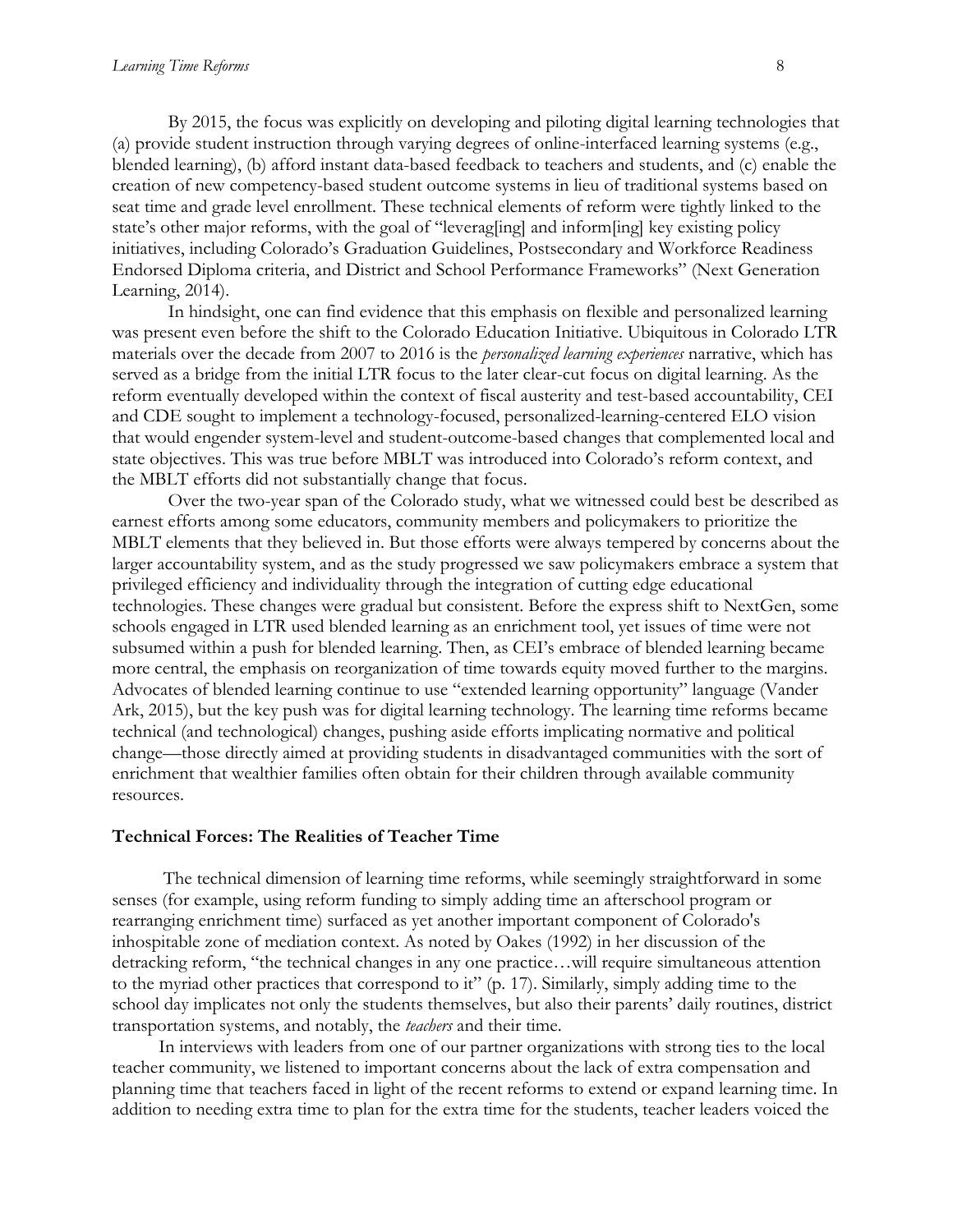reality that teachers themselves were *already* strapped for time and resources within the high-stakes accountability context of their schools. More time, then, while seemingly a well-intentioned strategy to increase student learning and lessen opportunity gaps, was in fact at odds with what teachers felt was most needed for themselves, their fellow teachers, and their student community.

 Existing independent of the perceived potential benefits of the proposed learning time reform, Colorado teachers' time and resource scarcity (overlapping with the above-mentioned political forces section) was an immediate and real technical force that impacted enactment of any LTR reform. The below quote from an interview with a teacher is broadly illustrative of the types of feedback we received from stakeholders in the Colorado community. When asked to name the challenges that particular schools were facing with MBLT, she said the following:

Our district just cut \$64 million in the last, you know, five million in five years. I mean it's been really tough lately. We've cut programs in schools. We've cut salaries. We've cut everything, and so our class sizes are huge. I would say time and money are always the two big huge barriers because teachers are doing more work with fewer resources than they've ever had before. Then it's like, "Okay. Well here, let's try one more thing." I think that that is a problem. (Interview with teacher organization leader, August 2013)

Recognizing that a teacher's job description is manifold and that her/his daily stressors are high is not news- but continuing to name the ways in which a multitude of technical forces are at play in the receiving context of an equity-focused reform, remains an important task when trying to better understand the ways in which such a reform is enacted. In the case of learning time reforms intended to promote equity for students from marginalized communities, we find such technical forces to be especially relevant and explanatory in regard to reform outcomes.<sup>8</sup>

 Much like Oakes (1992) found in her analysis of detracking reforms in the 1990s, we contend that in order for a learning time reform to successfully carry out its intended aims of increasing the amount and quality of time that a child spends learning every day, the surrounding school, teacher, and community practices must also be "reconsidered and made compatible" (p. 18). While we saw learning time reforms taking many forms across both the literature and in practice, such as through a partnership and subsequent internship with a community organization, an added hour of science instruction, or adding a week to the school year's calendar, to name just a few, each type of reform was necessarily mediated by an almost innumerable amount of technical forces that ought to be accounted for in reform design, implementation, and evaluation.

#### **Normative Forces: Learning Theory**

 $\overline{a}$ 

Alongside the political and technical forces at play in the implementation of LTR efforts in Colorado, a number of normative forces, including primarily the conceptualization of what it means to account for and incite learning, mediated the ways in which LTR reforms were conceptualized and enacted on the ground level. Colorado's status quo of education policy is, like much of the rest of the nation, imbued with neoliberal concepts that frame equality and equity in terms of individual choices (Hursh, 2007). Our state's efforts to promote blended learning, for example, are consistent with the normative belief that learning is primarily the acquisition of knowledge (e.g. the ability to perform well on an assessment at one point in time). These efforts are also based on the assumption

<sup>8</sup> See (Prudhomme, DiGiacomo, Van Steenis & Kirshner) forthcoming in AERA 2016 proceedings) for a full presentation of empirically driven findings on technical forces amidst the Colorado LTR context.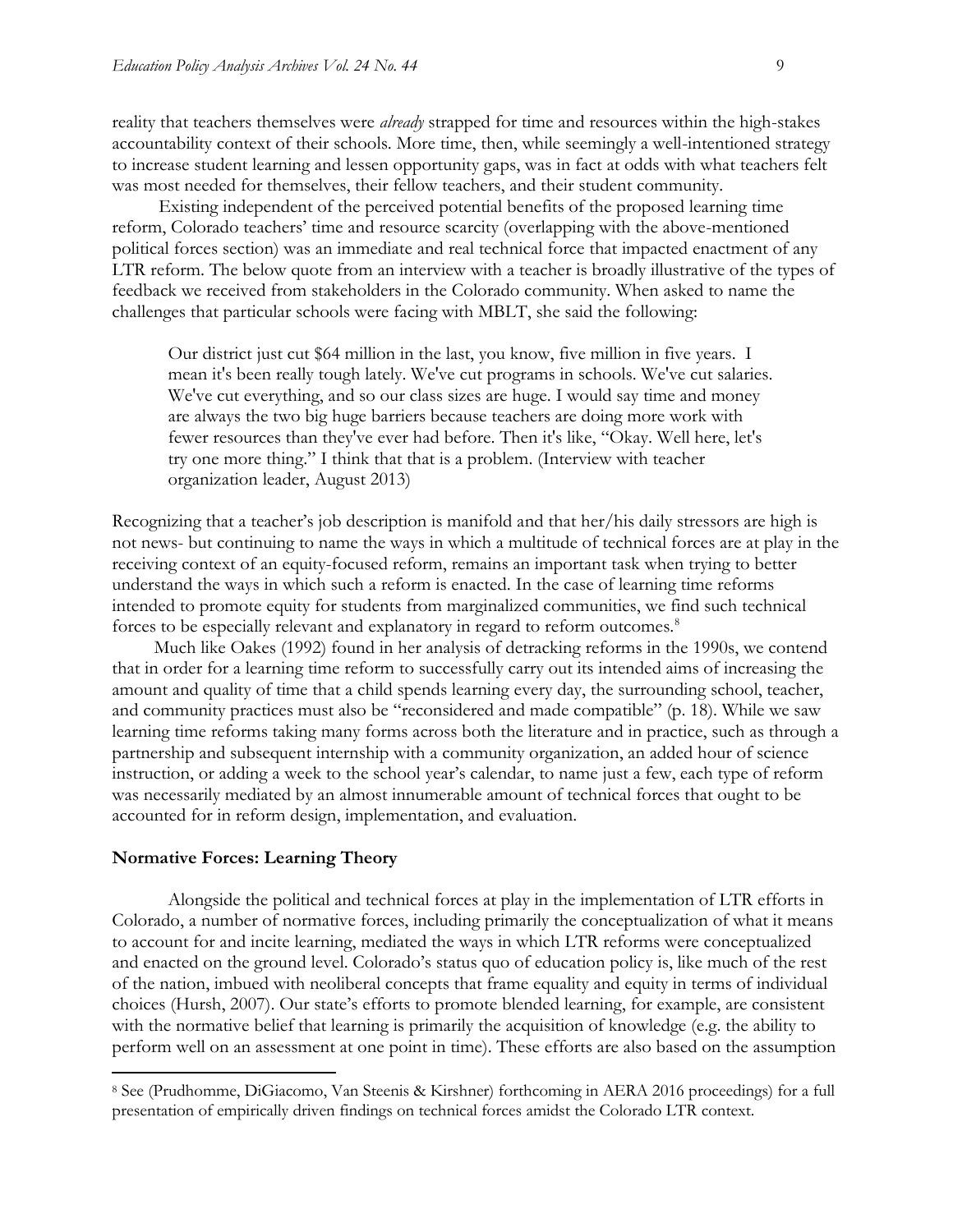that students and teachers should be held individually accountable for knowledge acquisition, undergirded again by the normative neoliberal belief in efficiency. Yet these notions of learning and the role of schools, teachers, and learners sit largely in contradiction to what progressive educational research, and in particular, learning research, has demonstrated over the past three decades.

Committed to the investigation of the learning in real world settings, when we talk about learning in this article, we are not referring to *what* students learn, but *how* they learn. We are interested in moving beyond assessment or performance linked views of learning and toward an emphasis on the constellation of experiences and the set of conditions made available for students from all backgrounds to grow and develop. Informed principally by neo-Vygotskian sociocultural theory, we understand learning as a situated phenomenon, something that occurs as youth move between, across, and through the many settings of their lives, and is deepened through meaningful engagement and experiences with others in their community (Bell, Zhou & Bricker, 2013; Sefton-Green, 2015; Vygotsky, 1978). As such, reforms that aim to improve learning in a given context should outline the set of conditions by which the learning is being organized and instantiated and by which students are able to, among other things, gain increased expertise in a given area, take on new role within a relationship or activity, and exercise growing knowledge or skills in different contexts.

In our initial review of the existing LTR literature<sup>9</sup>, we found it to be largely grounded in narrow (yet normative) assumptions about learning (See also review by Patall, Cooper & Allen, 2010). By and large, the literature discussed reforms that aimed to improve students' academic skills in content-specific areas, and did not proceed from the assumption that learning was also constituted by students' ability to increase their participation in the meaningful activities of their academic, social, or cultural communities. The former view logically results in typical remediationbased interventions such as after-school homework help or online intensive skills programs that become *school after school*. As Honig and McDonald's (2005) review found, such programs show limited evidence of academic improvement and do not meet the rich potential for broader youth development outcomes (see also Halpern, 2002; Kane, 2004).

To be sure, research from the National Center for Time on Learning has made formidable efforts to provide time efficiency tools that can support technical fixes to lengthy passing periods or lunch schedules, in order to squeeze as much learning time out of the school day as possible (Farbman, 2012; Kaplan & Chan, 2011). However, we remain cautious again in equating time in the classroom with time on learning. Substantive educational research, particularly ethnographies among children and youth from marginalized communities, suggest that more time in school might—under the wrong conditions—actually erode learning and dignity (Fine, 1991; Kohl, 1994; Valenzuela, 2005). Educational anthropologists, in particular, have long shown how learning is not bound by the classroom walls; it occurs before school and after school, in the neighborhood and on the playing field (Gutiérrez, 2014; Lave, 1996; Lave & Wenger, 1991). Even while using a strict definition of learning, as those activities relevant to academic disciplines (what Gutiérrez [2014] calls "vertical" forms of learning), research documents the "funds of knowledge" that children accumulate as they navigate their family routines outside of school, which have potentially rich consequences for inschool engagement and performance (Moll, Amanti, Neff, & Gonzalez, 1992; Nasir, Rosebery, Warren, & Lee, 2006; Rogoff, 2003). Neither our review of the literature, nor our experiences on the ground in Colorado, revealed an engagement with such theories of learning and youth development.

Several notable institutional reports and peer reviewed articles have discussed tangible LTR strategies proven to best support student academic achievement—namely a longer school day, increased time for teacher professional development and collaboration in tandem with timely data, and sustained community-school partnerships (see reviews in Patall et al., 2010; Rocha, 2006). Yet

 $\overline{a}$ 

<sup>9</sup> See Appendix B.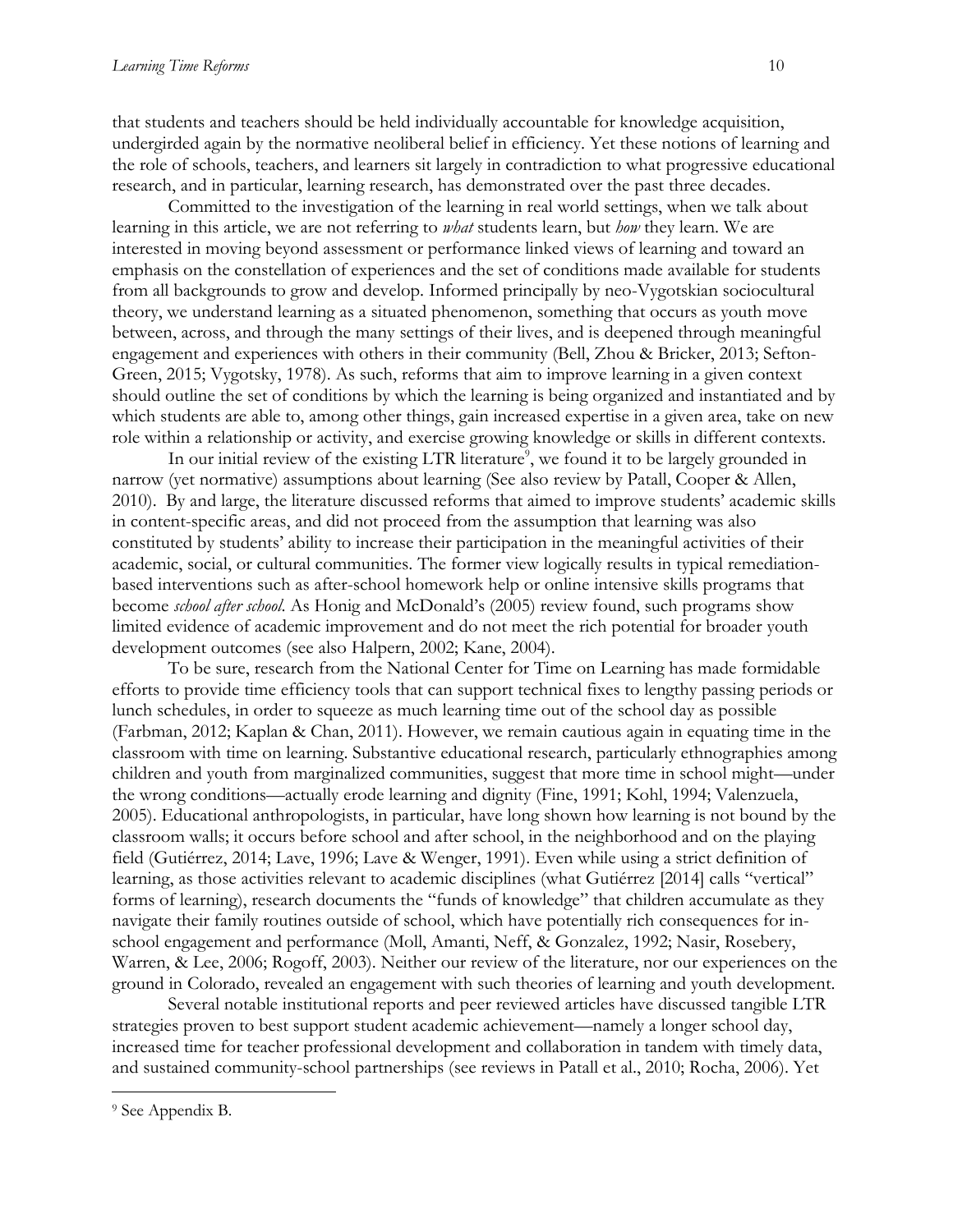even here, learning is being conceptualized and measured in limited ways—again, primarily by achievement on standardized tests. While the ability to achieve on school tests is an important indicator of student learning, it is but one of many and is recognized as so in wealthier communities. As Cummins (2007) points out, there is a real danger of creating separate "pedagogies for the poor."

In particular, the LTR approach that uses the "Extended Learning Time" (ELT) label tends to proceed under the assumption that learning time is isomorphic with time in school. This approach garners support from research about academic benefits from extending the school day or school year, and about challenges stemming from summer "learning losses" (Patall et al., 2010; Smith, Roderick, & Degener, 2005). The approach that uses "Expanded Learning Opportunities" (ELO) terminology does an arguably better job in recognizing the value of enriching young people's development. Reforms flying under the banner of ELO often call for a rich array of after-school opportunities, such as music, sports, art, or civic engagement. ELO reformers tend to see these programs as justified if they contribute to youth development generally (Eccles & Gootman, 2002), not merely to test performance. Advocates of ELO also have begun to unpack what it means to reorganize classroom learning time. Often addressing concerns beyond more time for schooling in core academic areas or for test preparation, they extend the reform into opportunities for field trips, project-based learning, and cognitively demanding tasks (Farbman et al., 2011; Farbman, 2012). Some ELO reforms, therefore, have begun to emphasize not just *more* time but *better* use of time.

Yet both of the dominant approaches—ELT and ELO—are largely informed by the normative views of what learning is, and lack a more explicit engagement with learning theory to provide guidance for equity-oriented design and evaluation. Recognition of normative views of learning, however, ought not serve as an insurmountable barrier to change. Indeed, a number of contemporary educational reforms have demonstrated the ability to create learning opportunities for youth that reflect what is known about the provision of transformative learning and equitable change.

## **When Theory and Practice Come Together: Examples of Equitable Learning Time Reforms**

In a comprehensive report of best practices of designed learning in non-formal educational settings, Sefton-Green (2013) provides an overview of what is known about the the contextual factors and design principles that best support learning, growth, and development for youth. This report echoes the substantive research that demonstrates the conditions that have served to provide meaningful in and out of school equitable learning opportunities for youth from marginalized communities (See also Cole, 2006; Kafai & Peppler, 2011; Nasir, 2012; Nasir et al., 2006; Vásquez, 2013). We find such research to be highly relevant to the discussion of contemporary learning time reforms, because it highlights best practices from theory-informed research that has created more and better opportunities to learn for students who need them the most.

Serving as illustrative examples of Sefton-Green (2013)'s argument, he discussed two afterschool educational programs whose conceptualization and implementation has been driven by the nexus of equity-oriented theory and practice: The Fifth Dimension and the Computer Clubhouse. Both programs intend to provide increased amounts of high quality learning opportunities to students of color and/or students from low-income communities, and are illustrative of types of learning time reforms that bring together what is known about change theory and learning theory—and in doing so, are in continual conversation with the known realities of oftinhospitable but always present zones of mediation. Designed to promote learning for youth, both programs orient themselves around strong theories of learning: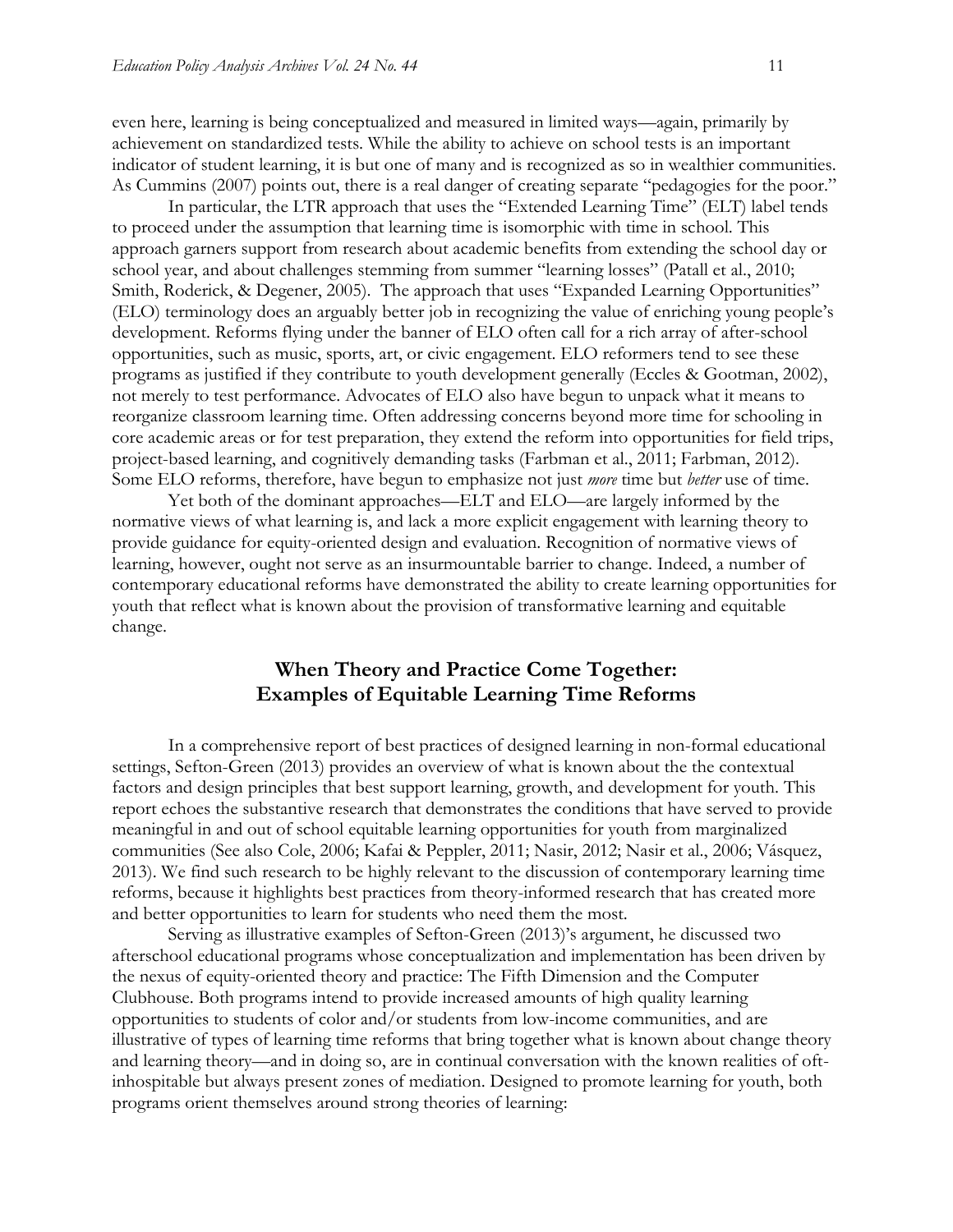Both initiatives are led by universities working with community, and both were motivated by a strong theory of learning. The Fifth Dimension is rooted in neo-Vygotskian theory and explicitly tries to support learners move through a series of learning progressions, often using literacy, mathematical, and scientific curricula. Computer Clubhouse is rooted in Papertian constructivism, and offers structured play-like activities, often with customized computer technologies. (p. 55)

Recognizing the need for program pedagogy to align with theories of learning and development, Sefton-Green (2013) notes the mutually informing movement between theory and practice:

Like Fifth Dimension, the ethos of Clubhouse experiences is collaborative and social, with a sense that it is through this mode of participation that high-quality learning occurs. Indeed, in some senses, learning is defined as participation, and participation thus becomes a form of learning. (p. 59)

Responding proactively to the contemporary political climate of technology saturated educational settings, these programs have adopted technology that complements their ethos of youth-centered production, via new media activities like 'Scratch' or 'digital storytelling' (Cole, 1996; Sefton-Green, 2013; Vásquez, 2013). In this way, student learning is supported by a host of mediational tools and strategies that center around what best practice learning and change theory reveal about how young people learn and develop across the many contexts of their in and out of school lives.

In our own research about the MBLT reform in the Denver area we encountered examples that we think are promising for reasons similar to those highlighted by Sefton Green. For example, a number of the community organizers we worked with in the Denver area referred us to West Generation Academy, which refers to itself as an innovative and cost-effective public school model that is organized to maximize student engagement and teacher effectiveness. West Gen has been a strong champion of learning time reforms, and took action to increase the length of the school day and restructure how existing time is used. West Gen added over 280 hours of school a year for students, which was used to create: 1) a strong academic foundation with more data-driven and timely academic interventions, 2) on-going mentoring and support in a mentor-led advocacy class, and 3) a diversity of scaffolds to support students towards college and career success through intensive courses and internship opportunities.

 West Gen intensive classes provided a way for the students to connect their personal interest (such as the environment, medical, technology, hospitality, or government) with what they were learning in school. Professionals outside the school either taught many of the 'real-world' intensives so that students could become socialized into the types of discourse and social practices within that particular professional community. Participating with these industry leaders or in the workspace on field trips allowed the students to learn through participation in the practice. They were given the opportunity to work with doctors and learn to put a cast on or design a line of greeting cards from a series of paintings. Such experiences reflect what is known about the best ways to support the positive youth development and consequential learning of students, in that learning is conceptualized as meaningful participation with others in communities of practice (Lave & Wenger, 1991; Rogoff, 2003).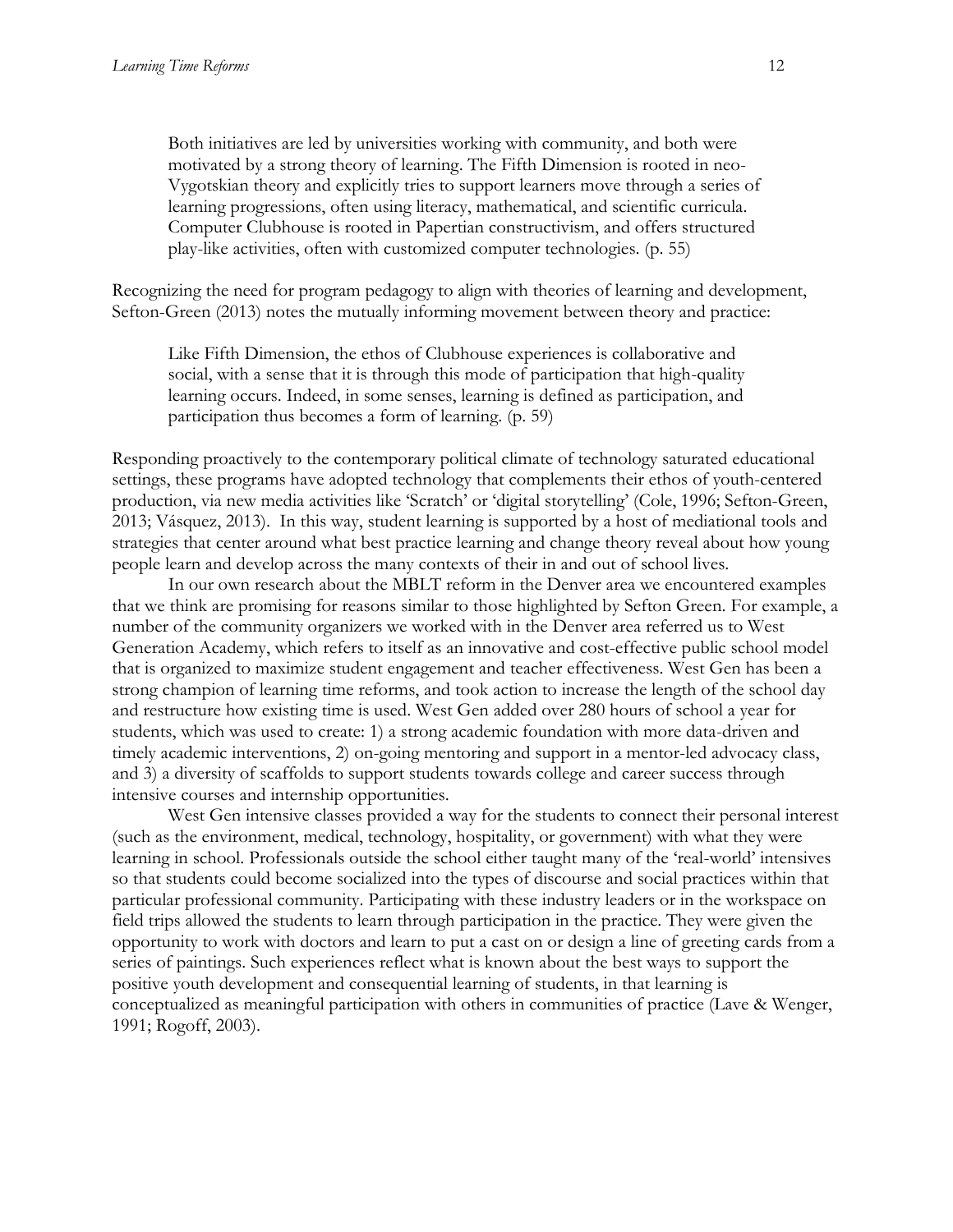### **Discussion**

Students living in communities of concentrated poverty do not have the same kinds of opportunities to learn as those experienced in middle class and affluent neighborhoods. Children benefit when they experience robust learning opportunities that engage and excite them on a daily basis. Well-designed learning time reforms have the potential to close these opportunity gaps. Yet the Colorado experience illustrates how political, normative, and technical forces can shift and weaken the conceptualization and enactment of an equity-minded educational reform.

What we observed in the Colorado context of learning time reforms resembled patterns of what we observed in our review of the published literature on learning time reforms. The literature on learning time reforms largely reflects normative conceptualization of learning-as-achievement, and does not cohere in its articulation of what was meant by learning. The literature was also clear in its intentions to promote school-based change toward equitable ends, yet did not espouse a clear theory of change within schools, communities, or systems. Such articulations of theories of change and of learning will not do in our contemporary context of high-stakes accountability and marketdriven social policies. As illustrated in this article, an equity-minded learning time reform like MBLT found itself in an inhospitable "zone of mediation," in which its intended goals of promoting equitable change and increased access to quality opportunities to learn were subsumed to the existing priorities and values of local contexts.

Regrettably, even approaching a reform like MBLT with deep attention to learning theory and change theory may be insufficient to change policy and practice without a sustained effort to shift the context within which the policy is being introduced (Welner, 2001). In offering the conceptual contributions of learning and change theory, we have intended to promote the continued importance of theory in informing future practice in positive and meaningful ways for the reformreceiving communities. Indeed, we remain hopeful about the potential of learning time reforms to increase the opportunities for high-quality learning within high-needs communities, in consequential and sustainable ways. With a more precise theory of change, a well-integrated theory of learning, and attention to the receiving zone of mediation, equity-oriented reforms such as LTRs could indeed serve as an important vehicle toward the achievement of educational equity.

### **References**

- Baker, B. D., Sciarra, D. G., & Farrie, D. (2015). *Is school funding fair? A national report card*. Education Law Center. Retrieved from [http://www.schoolfundingfairness.org/National\\_Report\\_Card\\_2014.pdf](http://www.schoolfundingfairness.org/National_Report_Card_2014.pdf)
- Bell, P., Tzou, C., Bricker, L., & Baines, A. D. (2013). Learning in diversities of structures of social practice: Accounting for how, why and where people learn science. *Human Development*, *55*(5-6), 269-284. <http://dx.doi.org/10.1159/000345315>
- Berman, P., & McLaughlin, M. W. (1987). *Federal programs supporting educational change: Implementing and sustaining innovations*. Santa Monica: RAND Corporation.
- Carter, P. L., & Welner, K.G. (Eds.). (2013). *Closing the opportunity gap: What America must do to give All children an even chance*. New York: Oxford University Press. <http://dx.doi.org/10.1093/acprof:oso/9780199982981.001.0001>
- Cole, M. (1996). *Cultural psychology: A once and future discipline*. Cambridge, MA: Harvard University Press.
- Cole, M., & Distributive Literacy Consortium. (2006). *The Fifth Dimension: An after-school*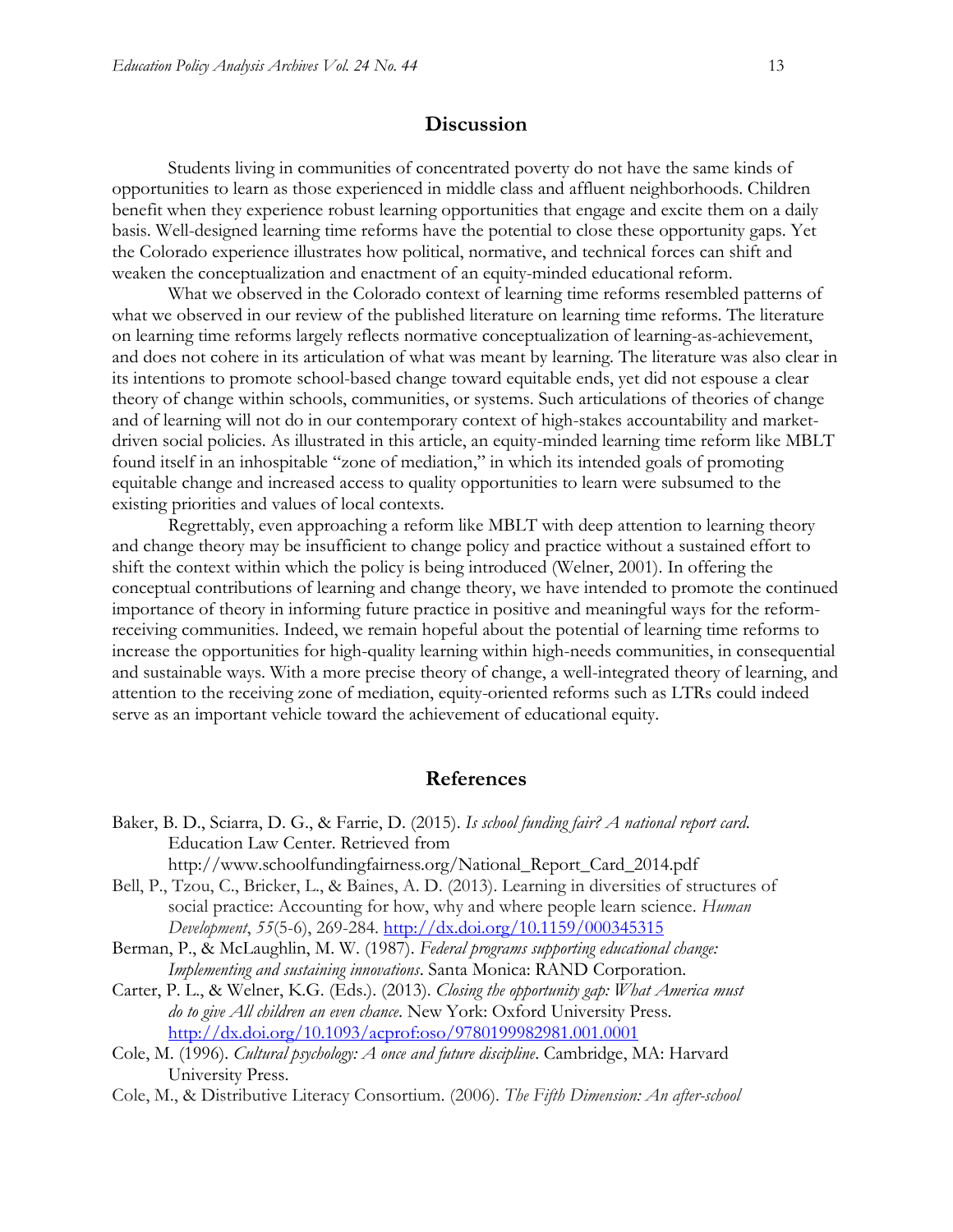*program built on diversity*. Russell Sage Foundation.

- Colorado's Achievement Plan for Kids (CAP4K). (2008) State Bill (SB) 08-212. Retrieved from https://www.cde.state.co.us/sites/default/files/documents/cdedepcom/download/pdf/sb 212completelegislation.pdf
- Colorado Reading to Ensure Academic Development Act (Colorado READ Act). (2012). House Bill (HB) 12-1238. Retrieved from

http://www.leg.state.co.us/clics/clics2012a/csl.nsf/fsbillcont/BE80872E0CC93D29872579 81007DC105?Open&file=1238\_01.pdf

- Colorado Department of Education. (2008). Retrieved from [www.cde.state.co.us](http://www.cde.state.co.us/)
- Colorado Education Initiative, formerly known as Colorado Legacy Foundation. (2014). Retrieved from http://www.coloradoedinitiative.org
- Colorado School Finance Project. (2015). *Profile Data: 2015 Highlights*. Retrieved from [http://www.cosfp.org/StateProfileData/2015/ProfileDataHighlights\\_2015.pdf](http://www.cosfp.org/StateProfileData/2015/ProfileDataHighlights_2015.pdf)
- Council of Chief State School Officers, National Conference of State Legislatures, & National Governors Association Center for Best Practices. (2007). *Supporting Student Success: The Promise of Expanded Learning Opportunities*. Retrieved from <http://www.ncsl.org/Portals/1/documents/educ/afterschooloverview.pdf>
- Cummins, J. (2007). Pedagogies for the poor? Realigning reading instruction for low-income students with scientifically based reading research. *Educational Researcher*, *36*(9), 564-572. <http://dx.doi.org/10.3102/0013189X07313156>
- Eccles, J., & Gootman, J. (2002). *Community programs to promote youth development*. Washington D.C.: National Academies Press.
- Farbman, D. (2012). *The Case for Improving and Expanding Time in School: A Review of Key Research and Practice.* National Center on Time & Learning.
- Farbman, D., Christie, K., Davis, J., Griffith, M., & Zinth, J. D., (2011). *Learning time in American: Trends to reform the American school calendar*. National Center on Time and Learning: Boston, MA. Education Commission of the States: Denver, CO. Retrieved from <http://www.ecs.org/docs/LearningTimeinAmerica.pdf>
- Fine, M. (1991). *Framing dropouts: Notes on the politics of an urban high school.* Albany, NY: SUNY Press.
- Gutiérrez, K. (2014). Integrative Research Review: Syncretic Approaches to Literacy Learning. Leveraging Horizontal Knowledge and Expertise. *63rd Literacy Research Association Yearbook*. In P. Dunston, L. Gambrell, K. Headley, S. Fullerton, & P. Stecker, (Eds.) (pp. 48- 61). Alamonte Springs, FL: Literacy Research Association.
- Halpern, R. (2002). A different kind of child development institution: The history of after-school programs for low-income children. *Teachers College Record*, *104*(2), 178-211. <http://dx.doi.org/10.1111/1467-9620.00160>
- Honig, M., & McDonald, M. (2005). *From promise to participation: Afterschool programs through the lens of socio-cultural learning theory*. New York, NY: The Robert Browne Foundation.
- Howe, K. R. (1997). *Understanding equal educational opportunity: Social justice, democracy, and schooling*. New York: Teachers College Press.
- Hursh, D. (2007). Assessing No Child Left Behind and the rise of neoliberal education policies. *American Educational Research Journal*, *44*(3), 493-518. <http://dx.doi.org/10.3102/0002831207306764>
- Kafai, Y. B., & Peppler, K. A. (2011). Youth, technology, and DIY: Developing participatory competencies in creative media production. *Review of Research in Education, 35*(1), 89- 119. <http://dx.doi.org/10.3102/0091732X10383211>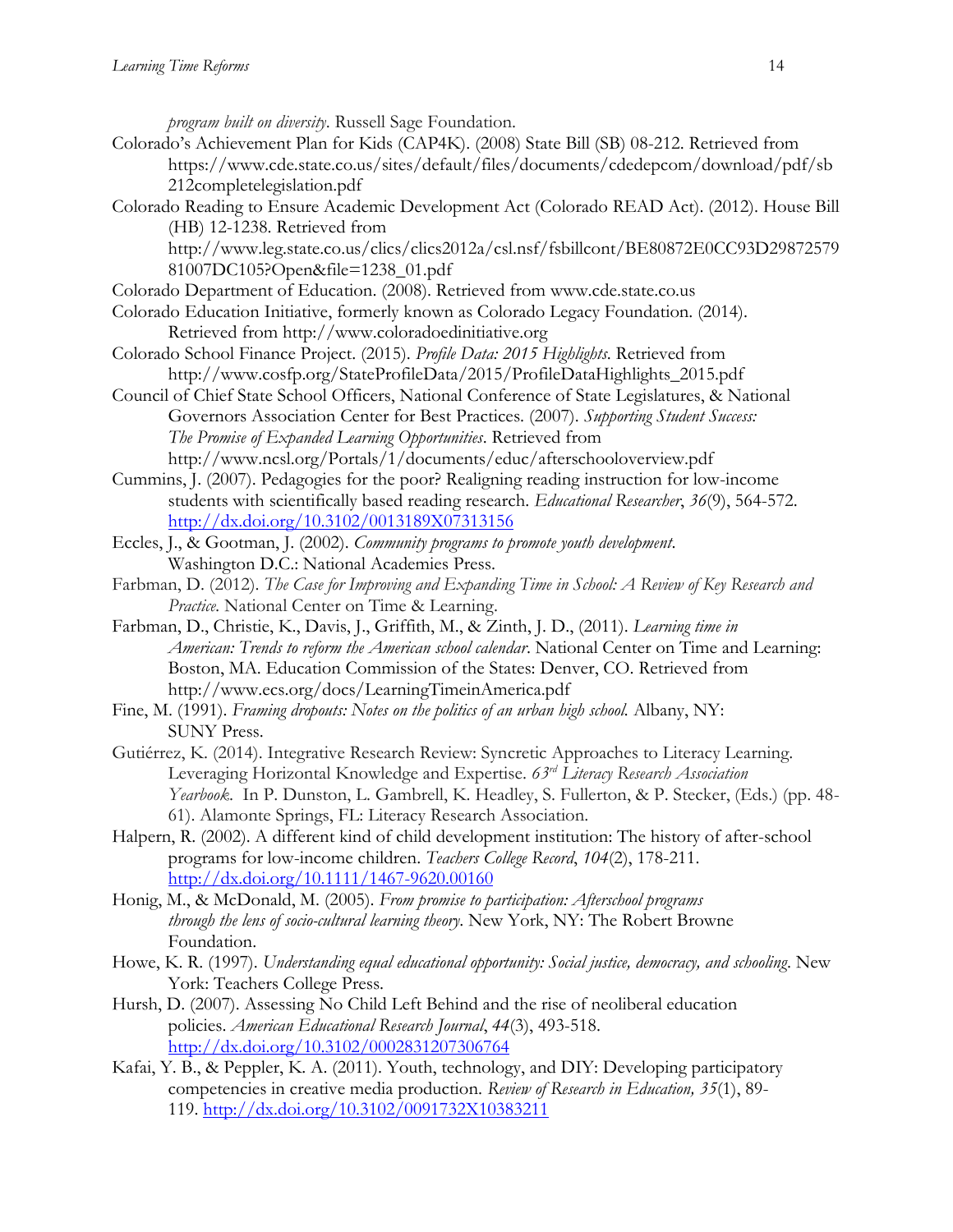- Kane, T. (2004). *The impact of after-school programs: Interpreting the results of four recent evaluations* (pp. 1–33). New York: William T. Grant Foundation. Retrieved from [http://www.wtgrantfoundation.orghttp://www.wtgrantfoundation.org/](http://www.wtgrantfoundation.org/)
- Kaplan, C., & Chan, R. (2011). *Time Well Spent: Eight Powerful Practices of Successful, Expanded-Time Schools.* National Center on Time and Learning.
- Kohl, H. (1994). *I won't learn from you: And other thoughts on creative maladjustment.* New York: New Press.
- Lav, I., & Williams, E. (2010). *A Formula for Decline: Lessons from Colorado for States Considering TABOR.* Washington, D.C.: Center on Budget and Policy Priorities.
- Lave, J. (1996). Teaching, as learning in practice. *Mind, Culture, and Activity, 3*, 149–164. [http://dx.doi.org/10.1207/s15327884mca0303\\_2](http://dx.doi.org/10.1207/s15327884mca0303_2)
- Lave, J. & Wenger, E. (1991). *Situated learning: Legitimate peripheral participation.* Cambridge, UK: Cambridge University Press. <http://dx.doi.org/10.1017/CBO9780511815355>
- Lobato v. State of Colorado. (2011). Findings of Fact and Conclusions of Law, Div. 424, Colorado District Court. Retrieved from http://www.courts.state.co.us/Media/Opinion\_Docs/05CV4794%20Lobato%20v.%20Col orado.pdf
- McLaughlin, M. W. (1998). Listening and learning from the field: Tales of policy implementation and situated practice. In Hargreaves, A., Lieberman, A., Fullan. M.G. & Hopkins, D. (Eds.) *International Handbook of Educational Change.* (pp. 70-84). Netherlands: Springer Publishers.
- Moll, L. C., Amanti, C., Neff, d., & Gonzalez, N. (1992). Funds of knowledge for teaching: Using a qualitative approach to connect homes and classrooms. *Theory into Practice*, *31*, pp. 132-141. <http://dx.doi.org/10.1080/00405849209543534>
- Murin, A., and Watson, J. (2012). *Blended Learning in Rural Colorado: Status and strategies for expansion*. Evergreen Education Group. Retrieved from http://www.coloradoedinitiative.org/wp-content/uploads/2014/07/Blended-Learning-in-Rural-Colorado-CDE.pdf
- Nasir, N. (2012). *Racialized identities: Race and achievement among African American youth*. Stanford, CA: Stanford University Press.
- Nasir, N. S., Rosebery, A. S., Warren, B., & Lee, C. D. (2006). Learning as a cultural process: Achieving equity through diversity. In R. K. Sawyer (Ed.), *The Cambridge handbook of the learning sciences* (pp. 491–504). New York: Cambridge University Press.
- National Governors Association Center for Best Practices, Council of Chief State School Officers, & National Conference of State Legislatures. (2007). *Six States Receive Grants to Expand Learning Opportunities*. Retrieved from <http://www.nga.org/files/live/sites/NGA/files/pdf/0705NEWSRELEASEELO.PDF>
- Next Generation Learning Challenges. (n.d.). Grants, Grant Opportunities, The Colorado Coalition section, para. 4. Retrieved from [http://nextgenlearning.org/colorado-c](http://nextgenlearning.org/colorado-)oalition
- Oakes, J. (1992). Can tracking research inform practice? Technical, normative and political considerations. *Educational Researcher*, *21*, 12-20. <http://dx.doi.org/10.3102/0013189X021004012>
- Oakes, J., Welner, K. G., Yonezawa, S., & Allen, R. (1998). Norms and politics of equity-minded change: Researching the "zone of mediation." In M. Fullan (Ed.), *International Handbook of Educational Change* (pp. 952-975). Norwell, MA: Kluwer Academic Publishers. Republished in *Fundamental Change* (2005). Springer Netherlands (pp. 282-305).
- Patall, E. A., H. Cooper, & A. B. Allen. (2010). Extending the school day or school year: A systematic review of research (1985–2009), *Review of Educational Research, 80,* 3,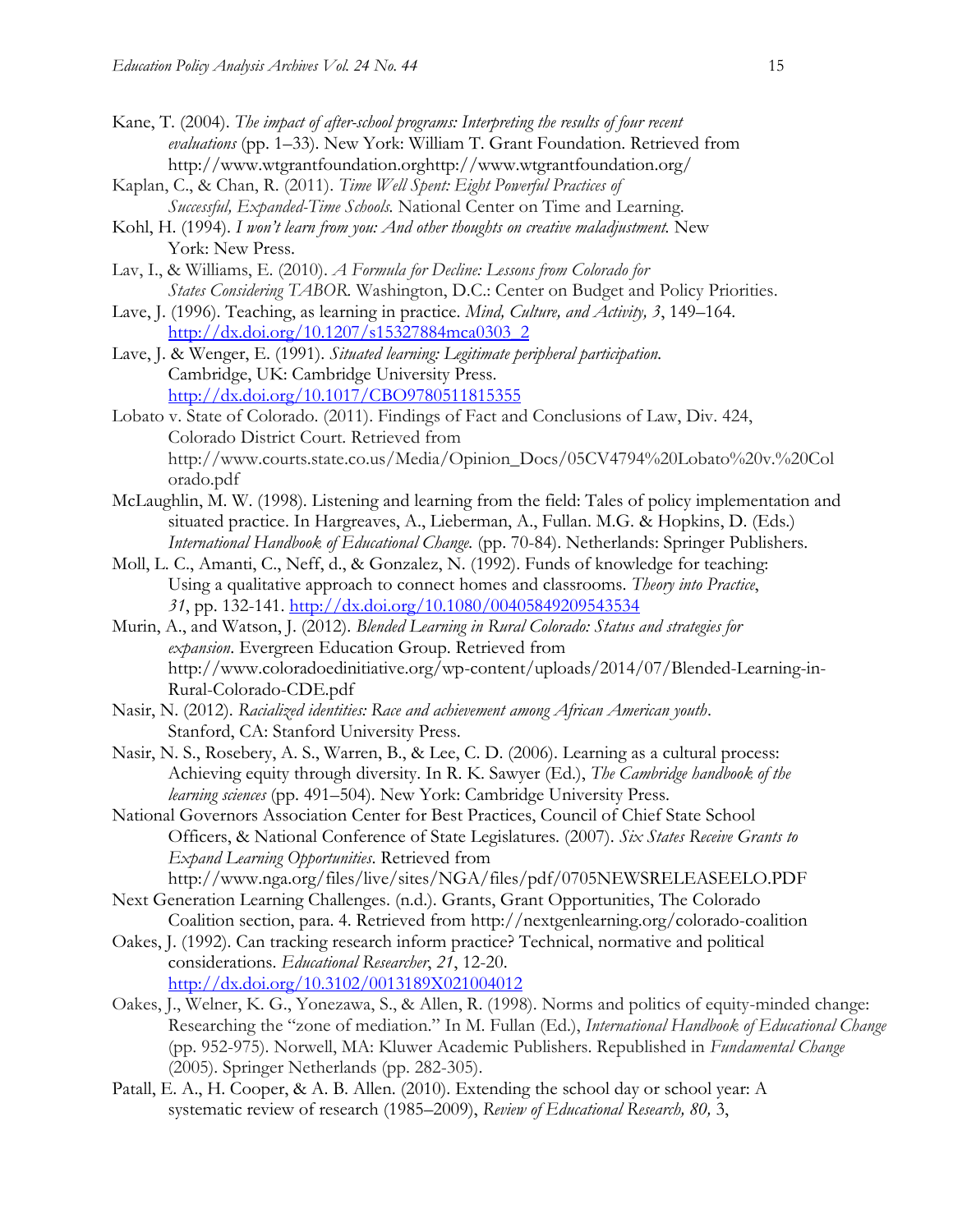401–436. <http://dx.doi.org/10.3102/0034654310377086>

- Rocha, E. (2006). *More than just moments in time.* Washington, D.C.: Center for American Progress. Retrieved from [https://americanprogress.org/wp](https://americanprogress.org/wp-content/uploads/kf/MORE_THAN_MOMENTS.PDF)[content/uploads/kf/MORE\\_THAN\\_MOMENTS.PDF](https://americanprogress.org/wp-content/uploads/kf/MORE_THAN_MOMENTS.PDF)
- Rogoff, B. (2003). *The cultural nature of human development*. Oxford: Oxford University Press.
- Sefton-Green, J. (2013). *Learning at not-school: A review of study, theory, and advocacy for education in nonformal settings*. Cambridge, MA: MIT Press.
- Smith, B., Roderick, M., & Degener, S. C. (2005). Extended Learning Time and Student Accountability: Assessing Outcomes and Options for Elementary and Middle Grades. *Educational Administration Quarterly, 41*(2), 195-236. <http://dx.doi.org/10.1177/0013161X04269864>
- Tyack, D., & Cuban, L. (1995). *Tinkering toward utopia: A century of school reform*. Cambridge: Harvard University Press.
- Valenzuela, A. (2005). Subtractive schooling, caring relations, and social capital in the schooling of US-Mexican youth: Beyond silenced voices: Class, race, and gender in United States schools. In L. Weis & M. Fine (Eds.) *Beyond silenced voices: Class, race, and gender in United States schools*. Albany, NY: State University of New York Press.
- Vander Ark, T. (2015). Grant-Beacon Middle School Builds Character, Extends and Blends Learning. *Education Week*. Retrieved from http://blogs.edweek.org/edweek/on\_innovation/2015/10/grantbeacon\_middle\_school\_builds\_character\_extends\_and\_blends\_learning.html
- Vásquez, O. A. (2013). *La clase mágica*. New York: Routledge.
- Vygotsky, L. S. (1978). *Mind in society: The development of higher mental process*. Cambridge, MA: Harvard University Press.
- Wells, A. S. & Serna, I. (1996). The politics of culture: Understanding local political resistance to detracking in racially mixed schools. *Harvard Educational Review*, *66*(1), 93-118. <http://dx.doi.org/10.17763/haer.66.1.274848214743t373>
- Welner, K. G. (2001). *Legal Rights, Local Wrongs: When community control collides with educational equity.* Albany, NY: SUNY Press.
- Welner, K. G. (2013). Free-market think tanks and the marketing of education policy. In M. Katz & M. Rose (Eds.) *Public education under siege*. Philadelphia, PA: University of Pennsylvania Press. <http://dx.doi.org/10.9783/9780812208320.67>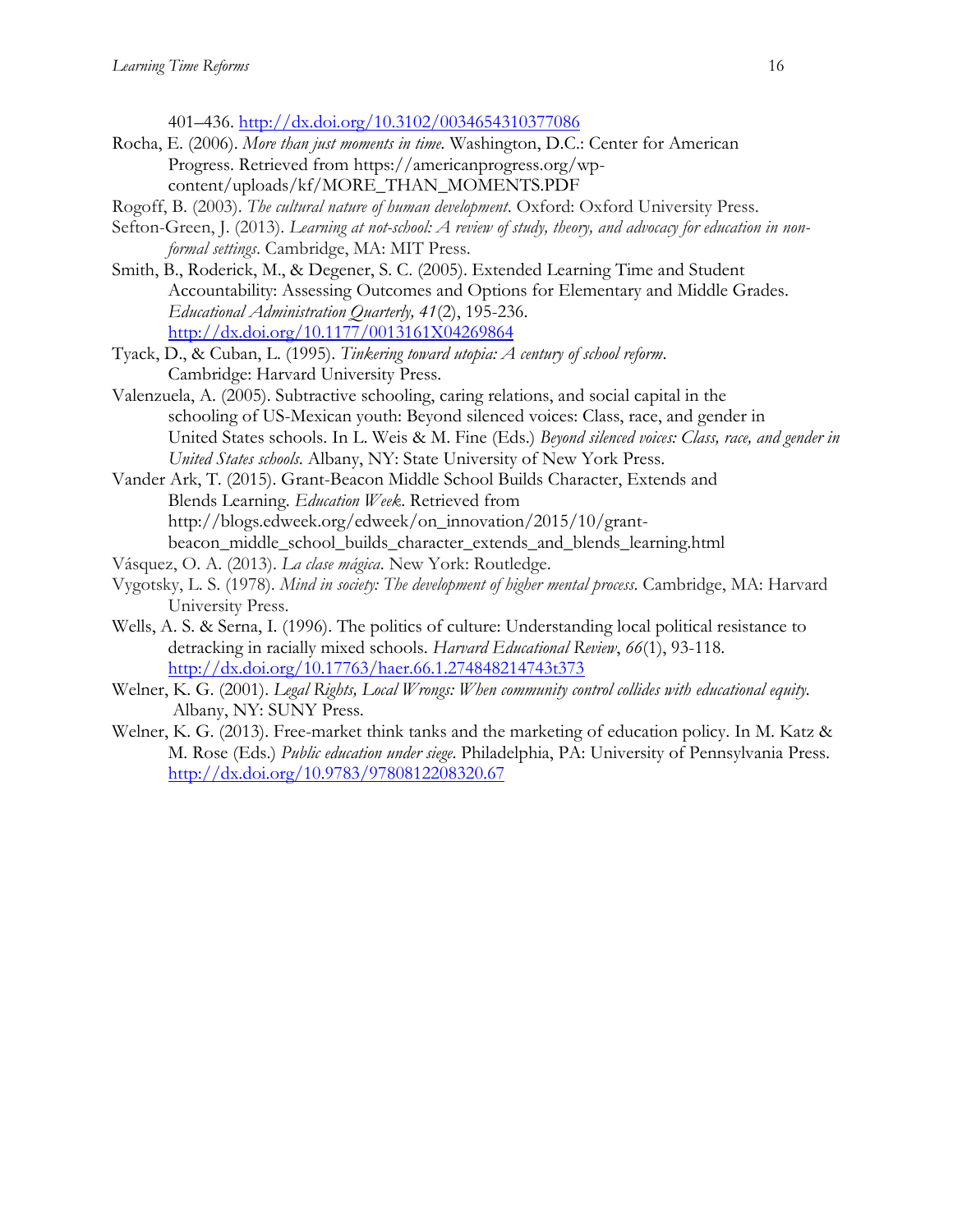## **Appendix A**

### **Literature Search and Coding Process**

Our review and categorization of the literature included two primary stages, carried out over the past two years. The broad, initial search focused on the terms "extended learning time," "expanded learning opportunities," and "more and better learning time." The output was refined to focus specifically on Learning Time Reforms and ultimately yielded 72 documents: 19 peer-reviewed articles; 32 reports from foundations, government, or research centers; and 21 news articles from journalistic sources. Six months later, we added two search terms: "increased learning time" and "expanded learning time." This yielded 25 additional articles and reports, one of which was a peerreviewed article; 18 of which were institutional reports from foundations, state and national policy centers, or non-profit research centers; and the remainders were from news articles or blogs. For the purposes of the present discussion, we included only peer-reviewed articles or institutional reports that spoke explicitly to our investigation of learning time reforms.

**Coding Process.** Because of the diversity in breadth and depth of the literature that surfaced in relation to learning time reforms, we needed a way to systematically make sense of the descriptive patterns that were emerging across the publications. This led to a coding process that became increasingly precise over time, beginning with identifying whether the LTR sought to *add*  time or to *enrich* the existing time. Then, we applied three primary codes that sought to reveal the articulated *purpose* of the learning time reform. These included 'achievement gap,' 'academic learning,' and 'opportunity gap' (see Table 1 below). Programs with the goal of closing the achievement gap often worked to decrease the disparity in academic success. Often, this disparity was between groups, based commonly on free and reduced lunch status or race. The code of academic learning was used to describe programs that focused on increasing test scores or academic success, but not in contrast to other groups of students. Opportunity gap, similar to achievement gap, recognizes the disparity between groups. However, unlike those focusing on achievement gap, they focused on the disparity in opportunities, for instance how some students are afforded the opportunity to go to museums and college campuses and others are not.

After application of primary codes, our team worked together to apply secondary codes to the body of literature, which identified the strategies articulated to achieve the "purpose" of the LTR. (Again, see Table 1 below). While this re-reading and re-coding process was helpful in getting a better overall picture of the most common practices and strategies employed in LTRs, we ultimately found it wanting because of the dearth of theoretical grounding associated with articulated aims. As such, we drew upon our own team's disciplinary expertise and decided to investigate existing theories of change and/or of learning that possibly undergirded the LTRs being discussed in the literature. Accordingly, we went through the literature once again (having updated and focused our running list with recent searches through ERIC and Google Scholar) and attempted to identify whether the literature had a well-articulated theory of change and/or of learning. This led to the general codes of lit, mid-level, or robust, which Table 2 reveals. This again helped our team get a better sense of the arguments that were being used to support he investigation of learning time reforms across the US-based literature, within the past decade. This iterative process of familiarizing ourselves with the literature base that was available largely informed our ongoing sense-making around what we were seeing on the ground level in Colorado. However, in the revision process for this article, we decided to use our literature review work to support, rather than to ground, our theoretical contribution to the study of contemporary learning time reforms.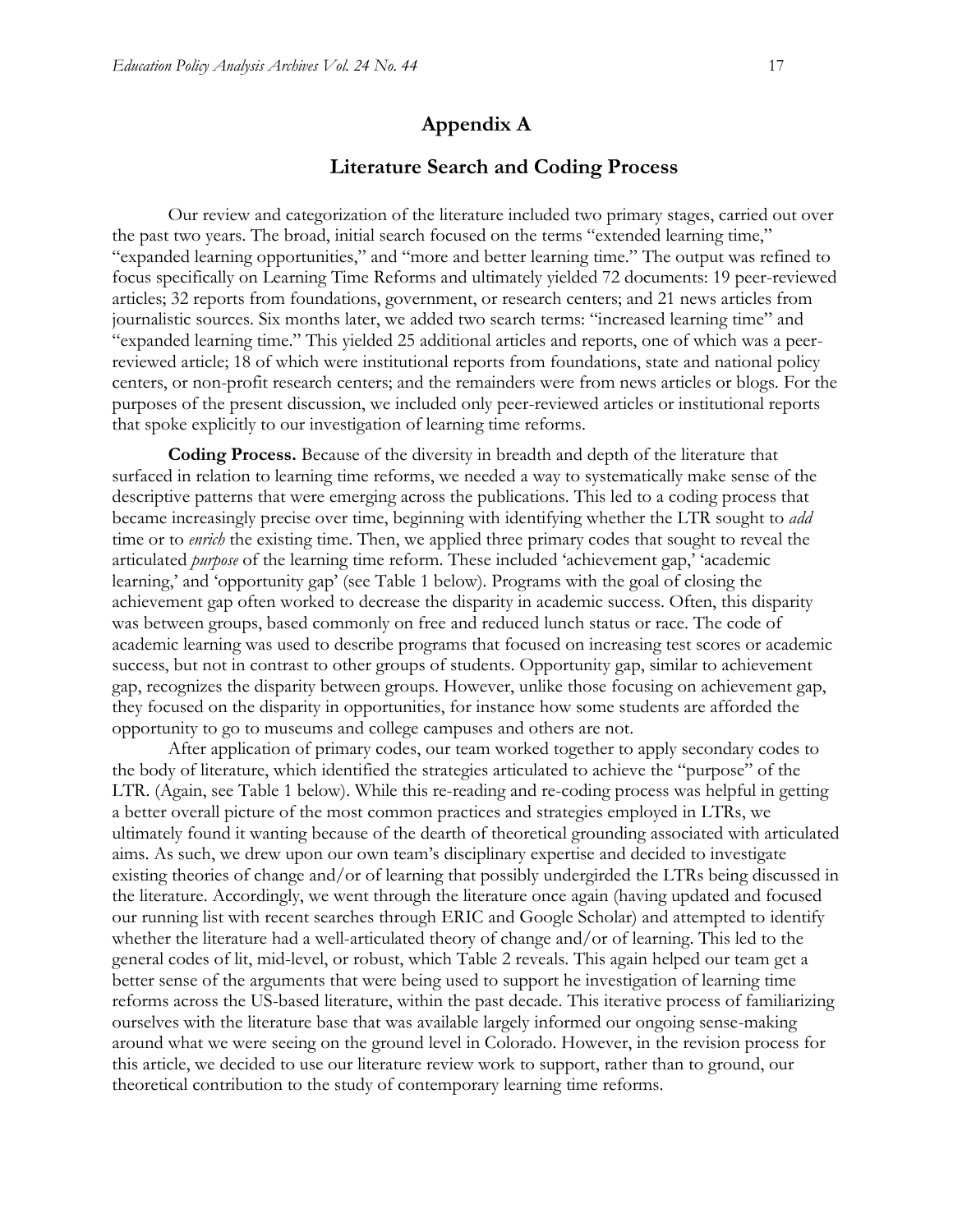## **Appendix B**

## **Literature Review Sources and Coding**

## **Table 1**

*Primary and secondary code application: Purpose and strategy of learning time reform*

| Author(s) and Year                                                                                                                     | Primary Codes:<br>Purpose             | Secondary Codes: Strategies                                                                                                  |  |
|----------------------------------------------------------------------------------------------------------------------------------------|---------------------------------------|------------------------------------------------------------------------------------------------------------------------------|--|
|                                                                                                                                        |                                       | Efficiency (restructuring the day); personalization;                                                                         |  |
| Kaplan & Chan, 2011                                                                                                                    | Achievement Gap                       | deeper learning                                                                                                              |  |
| Farbman, 2011                                                                                                                          | Academic Learning                     | Teacher collaboration; deeper learning                                                                                       |  |
| Britt & Raine, 2009                                                                                                                    | Achievement Gap                       | Teacher collaboration                                                                                                        |  |
| Anderson, 1994                                                                                                                         | Academic Learning                     | Efficiency (restructuring the day)                                                                                           |  |
| The After-School<br>Corporation, 2013                                                                                                  | Achievement Gap                       | Enrichment; teacher planning and development;<br>community involvement and engagement                                        |  |
| Rocha, 2006                                                                                                                            | Achievement Gap                       | Individualized student learning; efficiency<br>(restructuring the school day/year)                                           |  |
| Princiotta & Fortune,<br>2009                                                                                                          | Achievement Gap                       | Enrichment                                                                                                                   |  |
| National Center on<br>Time & Learning &<br>Mass 2020, 2011                                                                             | Achievement Gap                       | Efficiency (restructuring the day)                                                                                           |  |
| Sunmonu, Larson, Van<br>Horn, Cooper-Martin, &<br>Nielsen, 2002                                                                        | Academic Learning                     | Summer learning                                                                                                              |  |
| Stonehill, Little, Ross,<br>Deich, Morgan &<br>Donner, 2009                                                                            | Academic Learning                     | Enrichment; socio emotional development;<br>academic learning; community learning and<br>engagement                          |  |
| Chan & Kaplan, 2012                                                                                                                    | Achievement Gap                       | Efficiency (reorganizing the day)                                                                                            |  |
| Traphagen, 2013                                                                                                                        | Achievement Gap;<br>Academic Learning | Robust learning environments, more time for core<br>(science),                                                               |  |
| Public Sector<br>Consultants Inc.<br>Extended learning time:<br>Is more always better?<br>PSC: Putting thought<br>into action: p. 1-7. | Academic Learning                     | Efficiency (restructuring the day)                                                                                           |  |
| Smith, Roderick, &<br>Degener, 2005                                                                                                    | Academic Learning;<br>Achievement Gap | Test performance in math and reading; dropout<br>prevention                                                                  |  |
| Mass2020, 2012                                                                                                                         | Academic Learning                     | Efficiency (restructuring the school day)                                                                                    |  |
| Silva, 2012                                                                                                                            | Academic Learning                     | Efficiency (restructuring the school day)                                                                                    |  |
| The Wallace<br>Foundation, 2011                                                                                                        | Achievement Gap                       | Deeper learning, enrichment, teacher collaboration<br>and planning, personalization/individualization,<br>connected learning |  |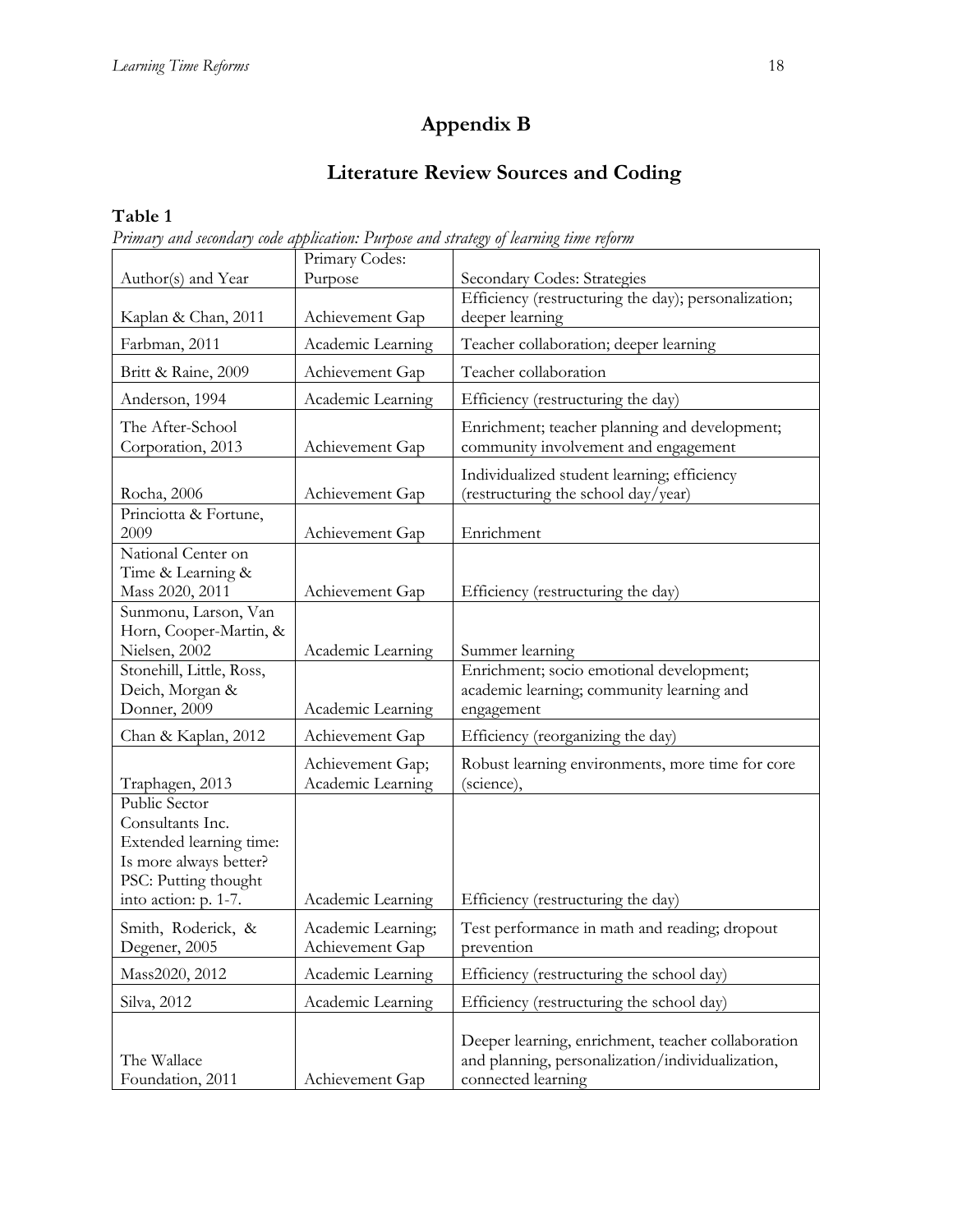| Primary and secondary code application: Purpose and strategy of learning time reform |                                       |                                                                                                                                                                                                                                        |
|--------------------------------------------------------------------------------------|---------------------------------------|----------------------------------------------------------------------------------------------------------------------------------------------------------------------------------------------------------------------------------------|
| <b>RAND</b> , 2005                                                                   | Opportunity Gap                       | Enrichment; robust learning environment; social<br>and emotional Development; health and safety;<br>teacher collaboration and planning; community<br>involvement and engagement; dropout / educational<br>failure prevention/reduction |
|                                                                                      |                                       |                                                                                                                                                                                                                                        |
| National Education<br>Academy, 2008                                                  | Achievement Gap                       | Community involvement and engagement, deeper<br>learning, enrichment activities, teacher collaboration<br>and planning, health and safety                                                                                              |
| McAlister, 2010                                                                      | Opportunity Gap                       | Robust learning environment; social and emotional<br>development; health and safety; enrichment                                                                                                                                        |
| Patall, Cooper & Allen<br>2010                                                       | Academic Learning                     | Equity                                                                                                                                                                                                                                 |
| ECONorthwest and the<br>Chalkboard Project,<br>2008                                  | Academic Learning                     | Deeper Learning; enrichment; dropout/Educational<br>failure prevention/reduction; teacher collaboration<br>and planning; summer learning; efficiency                                                                                   |
| Gabrieli, 2011                                                                       | Achievement Gap                       | Efficiency (restructuring the school day);<br>enrichment; job and career preparedness; college<br>prep                                                                                                                                 |
| Kotloff & Korom-<br>Djakovic, 2010                                                   | Academic Learning                     | Deeper learning; enrichment                                                                                                                                                                                                            |
| Redd, Boccanfuso,<br>Walker, Princiotta,<br>Knewstub & Moor,<br>2012                 | Achievement Gap                       | Job and career preparedness                                                                                                                                                                                                            |
| Sanger & Heckman,<br>2011                                                            | Academic Learning                     | Robust learning environment, enrichment                                                                                                                                                                                                |
| Malone & Noam, 2011                                                                  | Achievement Gap                       | Community engagement                                                                                                                                                                                                                   |
| Malone, 2011                                                                         | Academic Learning                     | Teacher planning and professional development                                                                                                                                                                                          |
| Citizen Schools, 2011                                                                | Academic Learning                     | Robust learning environments; test performance in<br>math and reading                                                                                                                                                                  |
| Bowles & Brand, 2009                                                                 | Academic Learning;<br>Achievement Gap | Academic learning, job and career preparedness,<br>social and emotional development, health and safety                                                                                                                                 |
| Rangel & Berliner, 2007                                                              | Academic Learning                     | Deeper Learning; personalization /<br>individualization; robust Learning environment                                                                                                                                                   |

# **Table 1 cont'd**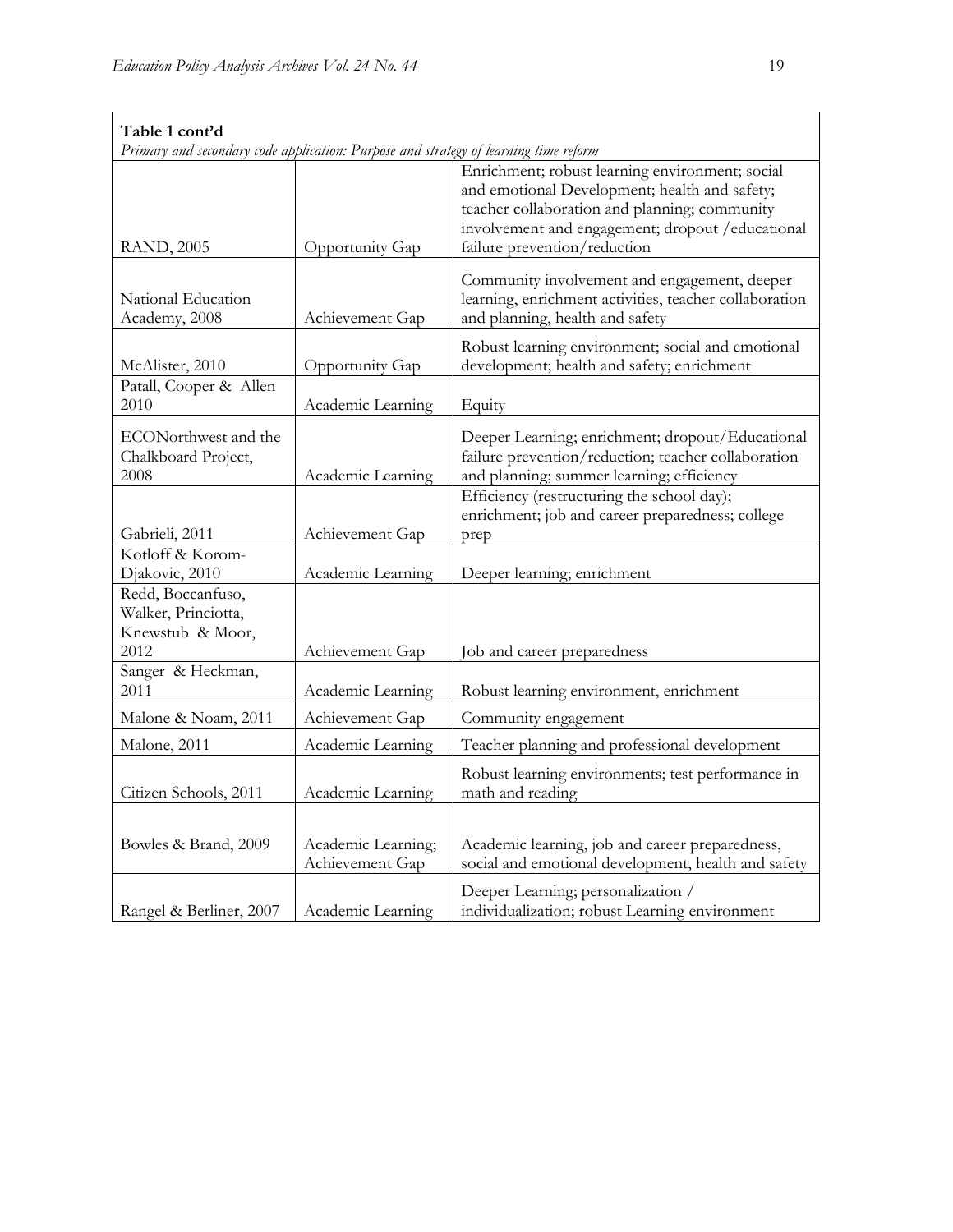## **Table 2**

*Tertiary code application: Theory of change and theory of learning*

|                                                             |                                                                                                                                                          | Learning Theory: Light to Robust                                                                                                                                                                                                                                                                                                                                               |
|-------------------------------------------------------------|----------------------------------------------------------------------------------------------------------------------------------------------------------|--------------------------------------------------------------------------------------------------------------------------------------------------------------------------------------------------------------------------------------------------------------------------------------------------------------------------------------------------------------------------------|
| Author(s) and Year                                          | Change: Theory Light to Robust<br>(Light: technical approach to<br>reform)<br>(Robust: Equity-oriented;<br>attends to normative and<br>political change) | (Light: "Deeper on core academic content";<br>"field trips"; "individualized";<br>"personalized"; learning in community<br>partnerships)<br>(Robust: Explicit articulation of value of<br>bridging home and school; connected<br>learning; cultural responsiveness)<br>(Problematic: remedial; compensatory;<br>absence of enrichment; sole focus on more<br>test preparation) |
| Kaplan & Chan, 2011                                         | Light                                                                                                                                                    | Light                                                                                                                                                                                                                                                                                                                                                                          |
| Farbman, 2011                                               | Light                                                                                                                                                    | Light                                                                                                                                                                                                                                                                                                                                                                          |
| Britt & Raine, 2009                                         | Light                                                                                                                                                    | Light                                                                                                                                                                                                                                                                                                                                                                          |
| The After-School<br>Corporation, 2013                       | Light                                                                                                                                                    | Light                                                                                                                                                                                                                                                                                                                                                                          |
| Princiotta & Fortune,<br>2009                               | Light                                                                                                                                                    | Light                                                                                                                                                                                                                                                                                                                                                                          |
| National Center on Time<br>& Learning & Mass<br>2020, 2011  | Light                                                                                                                                                    | Problematic                                                                                                                                                                                                                                                                                                                                                                    |
| Stonehill, Little, Ross,<br>Deich, Morgan &<br>Donner, 2009 | Mid-line                                                                                                                                                 | None                                                                                                                                                                                                                                                                                                                                                                           |
| Chan & Kaplan, 2012                                         | Light                                                                                                                                                    | Light                                                                                                                                                                                                                                                                                                                                                                          |
| Traphagen, Davis,<br>Farbman, Kaplan, 2011                  | Light                                                                                                                                                    | Mid-line                                                                                                                                                                                                                                                                                                                                                                       |
| Smith, Roderick, &<br>Degener, 2005                         | Light                                                                                                                                                    | Light                                                                                                                                                                                                                                                                                                                                                                          |
| Mass2020, 2012                                              | Mid-line                                                                                                                                                 | Mid-line                                                                                                                                                                                                                                                                                                                                                                       |
| The Wallace Foundation,<br>2011                             | Light                                                                                                                                                    | Light                                                                                                                                                                                                                                                                                                                                                                          |
| National Education<br>Academy, 2008                         | Light to mid-line                                                                                                                                        | Mid-line                                                                                                                                                                                                                                                                                                                                                                       |
| Patall, Cooper & Allen<br>2010                              | Light                                                                                                                                                    | Problematic                                                                                                                                                                                                                                                                                                                                                                    |
| ECONorthwest and the<br>Chalkboard Project, 2008            | Light                                                                                                                                                    | None                                                                                                                                                                                                                                                                                                                                                                           |
| Gabrieli, 2011                                              | Light to mid-line                                                                                                                                        | Light to mid-line                                                                                                                                                                                                                                                                                                                                                              |
| Sanger & Heckman, 2011                                      | Robust                                                                                                                                                   | Robust                                                                                                                                                                                                                                                                                                                                                                         |

 $\overline{\mathbf{1}}$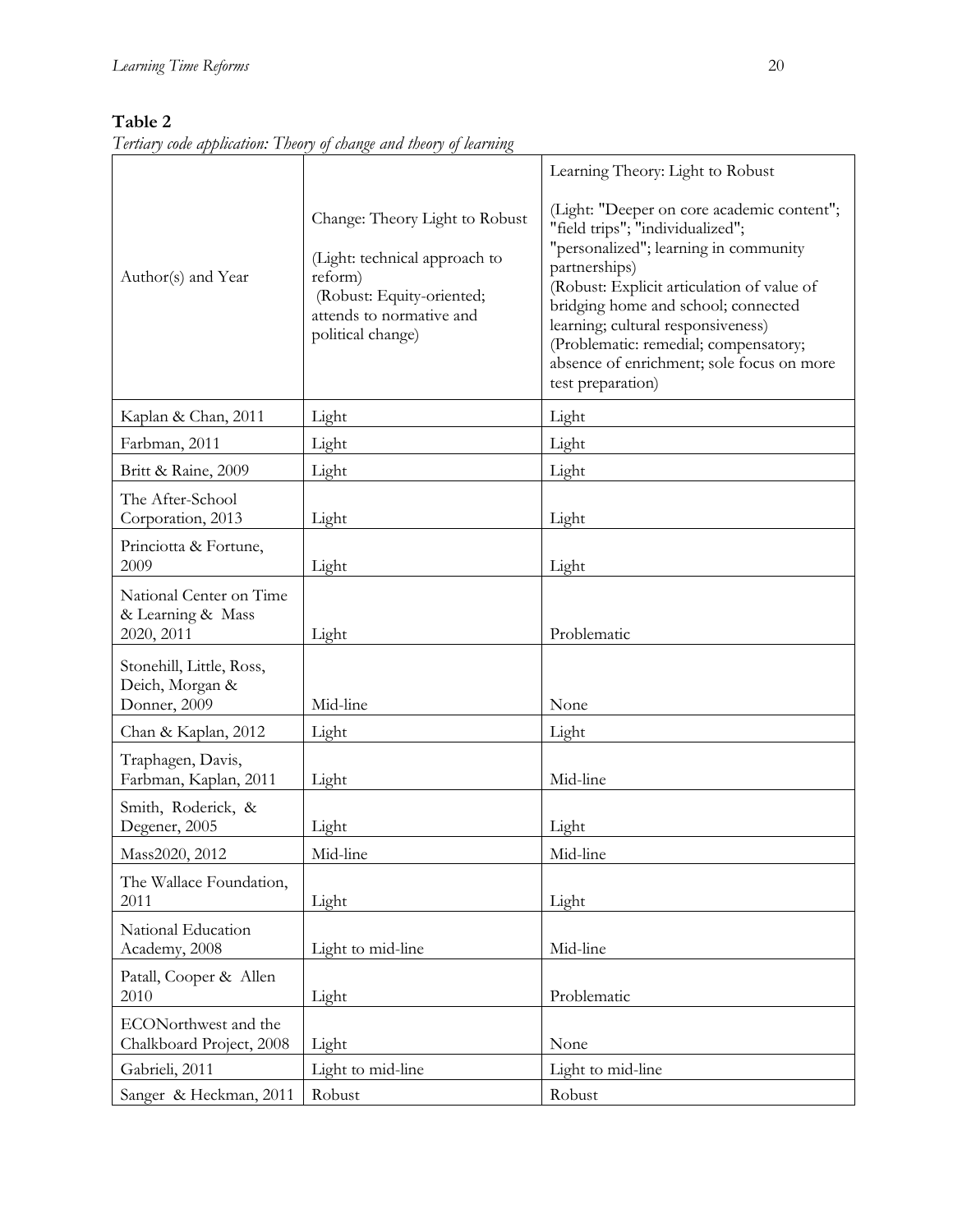| Table 2 cont'd<br>Tertiary code application: Theory of change and theory of learning |                    |                    |  |  |
|--------------------------------------------------------------------------------------|--------------------|--------------------|--|--|
| Malone & Noam, 2011                                                                  | Mid-line to Robust | Robust             |  |  |
| Malone, 2011                                                                         | Robust             | Mid-line to robust |  |  |
| Citizen Schools, 2011                                                                | Mid-line           | Light to mid-line  |  |  |
| Rangel & Berliner, 2007                                                              | Mid-line           | Robust             |  |  |
| Jabobson & Blank                                                                     | Robust             | Robust             |  |  |
| Metzker, 2003                                                                        | Light              | Light              |  |  |
| Berry & Hess, 2013                                                                   | Light to mid-line  | Light              |  |  |
| McMurrer, 2012                                                                       | Light              | Light              |  |  |
| Pregot, 2013                                                                         | Light              | Robust             |  |  |
| Harris & Princiotta, 2009                                                            | Light              | Light              |  |  |
| Ed Trust West, 2011                                                                  | Light              | Light              |  |  |

**Table 2 cont'd**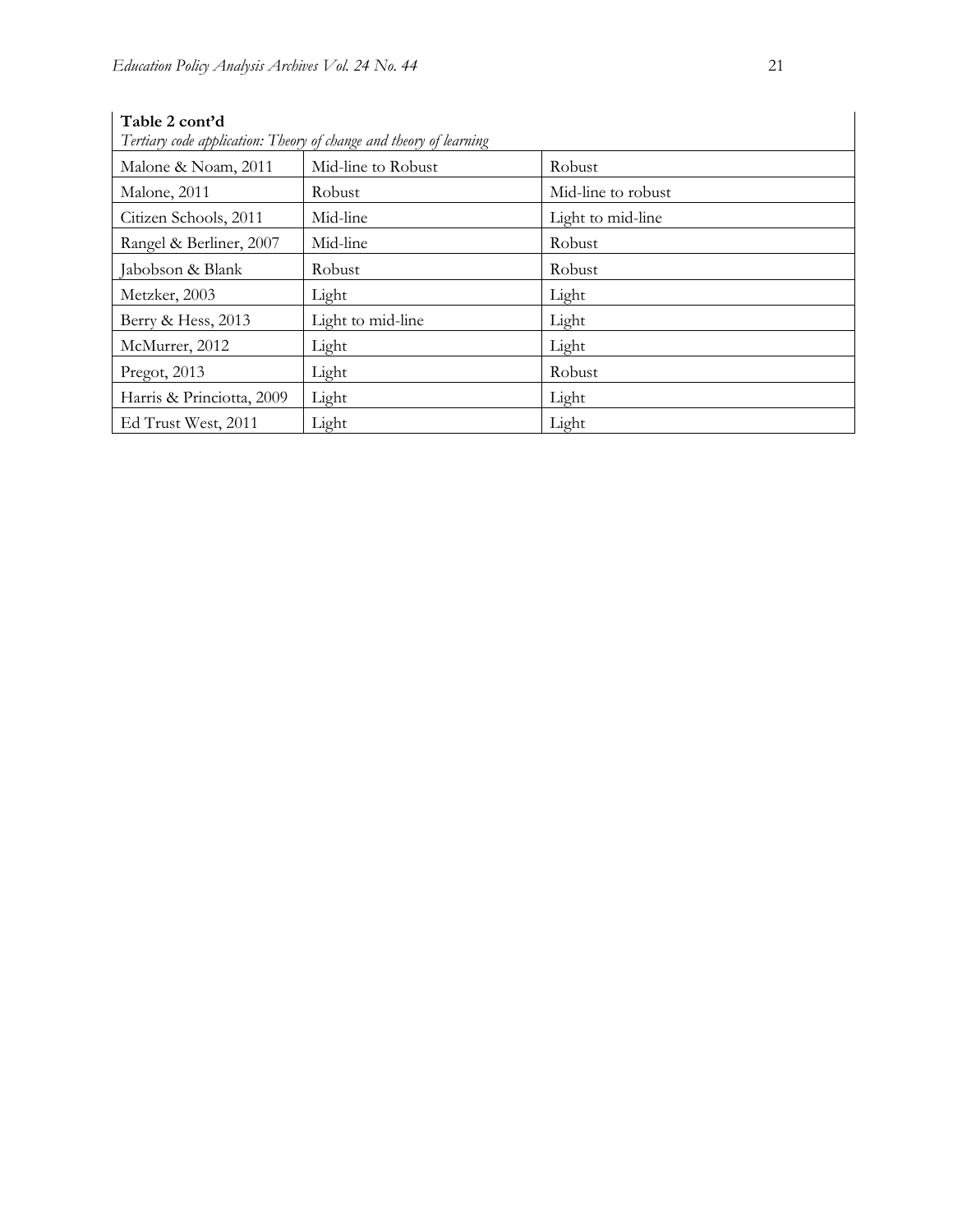## **About the Authors**

### **Daniela K. DiGiacomo**

University of Colorado Boulder

daniela.digiacomo@colorado.edu

Daniela K. DiGiacomo is a doctoral candidate in Learning Sciences and Human Development at the University of Colorado Boulder. With a background in urban secondary education, international development, and social work, Daniela remains interested in how to design for more equitable teaching and learning relationships in the context of today's market-driven sociopolitical climate. Please send questions/comments about this article to daniela.digiacomo@colorado.edu.

### **Joshua J. Prudhomme**

University of Colorado Boulder

joshua.prudhomme@colorado.edu

Joshua J. Prudhomme is a doctoral candidate in Educational Foundations, Policy, and Practice at the University of Colorado Boulder. His research explores policy processes and practices that engender (in)/equity in educational opportunities and schooling experiences for historically marginalized and hyper-marginalized communities and youth. Particularly, communities and youth of color and economic disenfranchisement and students involved in foster care.

### **Hannah R. Jones**

University of Colorado Boulder hannah.jones@colorado.edu Hannah R. Jones earned her doctorate degree in Learning Sciences and Human Development in 2015. Hannah's work focuses on designing equitable learning environments, with a focus on educational equity and college access for marginalized students.

## **Kevin G. Welner**

University of Colorado Boulder

kevin.welner@colorado.edu

Kevin G. Welner is a professor of education policy at the University of Colorado Boulder School of Education and is director of the National Education Policy Center (NEPC), housed at CU Boulder. His books include 2016's law school casebook, *Education and the Law* (co-authored with Stuart Biegel and Robert Kim) and 2013's *Closing the Opportunity Gap* (co-edited with Prudence Carter). Welner has been recognized by the American Educational Research Association as a Fellow and been given the AERA's Early Career Award (in 2006) and Palmer O. Johnson Award (best article in 2004). He received his B.A. in Biological Sciences from UCSB and his J.D. and Ph.D. from UCLA.

## **Ben Kirshner**

University of Colorado Boulder

ben.kirshner@colorado.edu

Ben Kirshner is an associate professor of education at the University of Colorado Boulder School of Education and is Faculty Director of CU Engage: Center for Community-Based Learning and Research. His 2015 book, *Youth Activism in an Era of Education Inequality,* was recognized as the best authored social policy book by the Society for Research on Adolescence.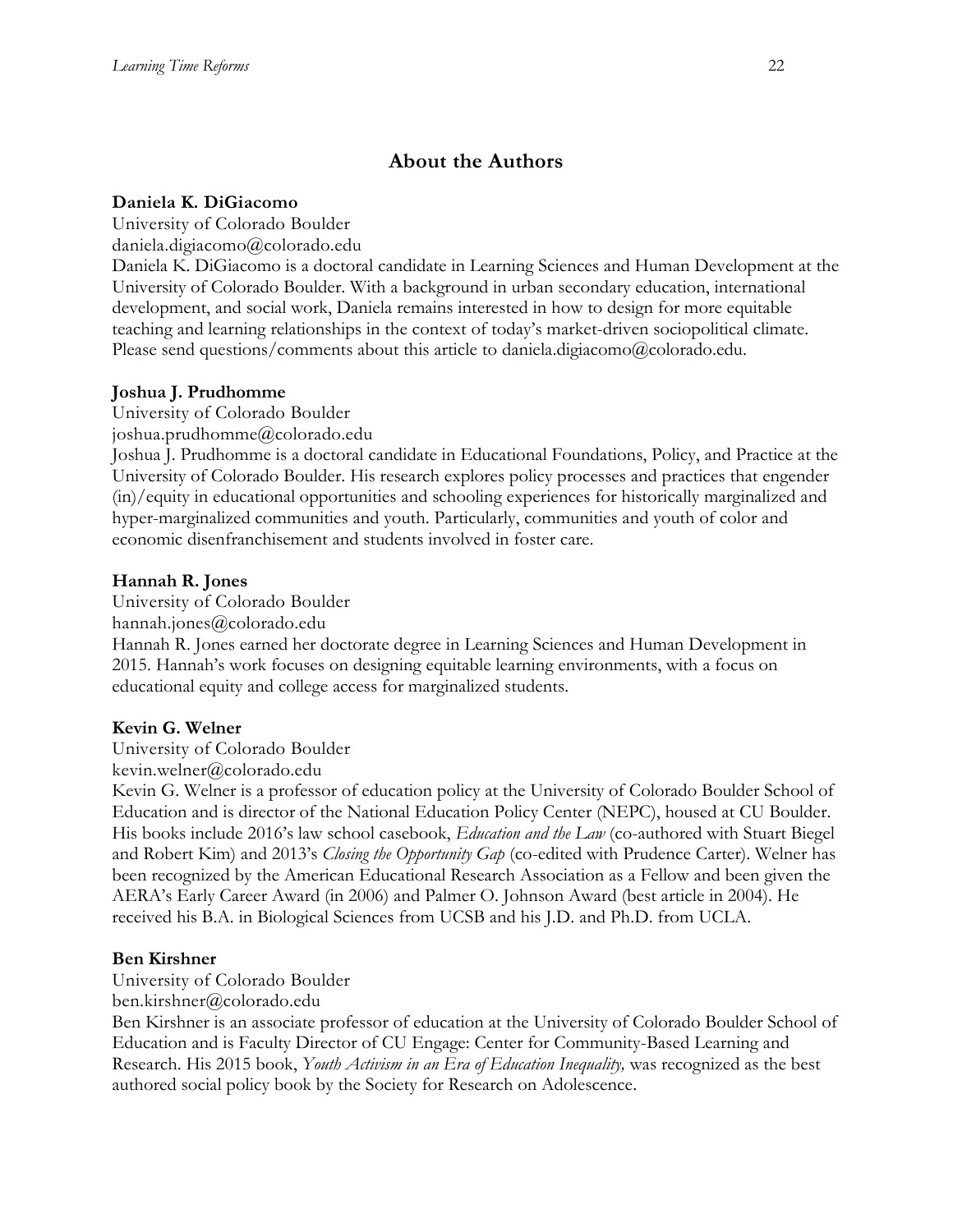# education policy analysis archives

Volume 24 Number 44 April 4, 2016 ISSN 1068-2341

@

SOME RIGHTS RESERVED Readers are free to copy, display, and distribute this article, as long as the work is attributed to the author(s) and **Education Policy Analysis Archives,** it is distributed for noncommercial purposes only, and no alteration or transformation is made in the work. More details of this Creative Commons license are available at

http://creativecommons.org/licenses/by-nc-sa/3.0/. All other uses must be approved by the author(s) or **EPAA**. **EPAA** is published by the Mary Lou Fulton Institute and Graduate School of Education at Arizona State University Articles are indexed in CIRC (Clasificación Integrada de Revistas Científicas, Spain), DIALNET (Spain), [Directory of Open Access Journals,](http://www.doaj.org/) EBSCO Education Research Complete, ERIC, Education Full Text (H.W. Wilson), QUALIS A2 (Brazil), SCImago Journal Rank; SCOPUS, SOCOLAR (China).

Please send errata notes to Gustavo E. Fischman [fischman@asu.edu](mailto:fischman@asu.edu)

**Join EPAA's Facebook community** at<https://www.facebook.com/EPAAAAPE> and **Twitter feed** @epaa\_aape.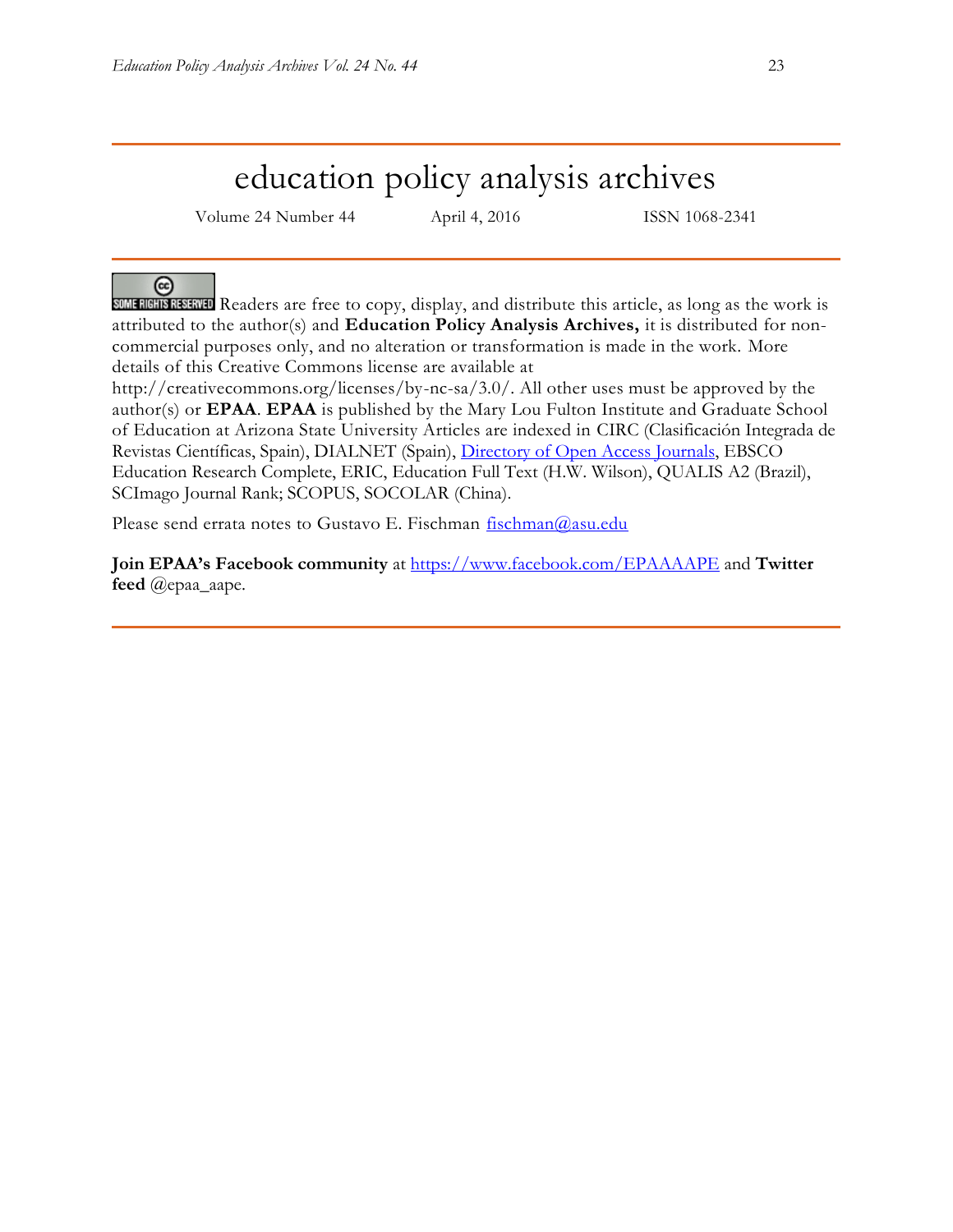## education policy analysis archives editorial board

Lead Editor: **Audrey Amrein-Beardsley** (Arizona State University) Executive Editor: **Gustavo E. Fischman** (Arizona State University) Associate Editors: **Sherman Dorn**, **David R. Garcia**, **Oscar Jimenez-Castellanos**, **Eugene Judson**, **Jeanne M. Powers** (Arizona State University)

**Cristina Alfaro** San Diego State University

**Gary Anderson** New York University

**Michael W. Apple** University of Wisconsin, Madison **Jeff Bale** OISE, University of Toronto, Canada

**David C. Berliner** Arizona State University

**Casey Cobb** University of Connecticut

**Arnold Danzig** San Jose State University

**Linda Darling-Hammond**  Stanford University

**Elizabeth H. DeBray** University of Georgia

**Chad d'Entremont** Rennie Center for Education Research & Policy

**John Diamond** University of Wisconsin, Madison

**Matthew Di Carlo** Albert Shanker Institute

**Michael J. Dumas** University of California, Berkeley

**Kathy Escamilla** University of Colorado, Boulder

**Melissa Lynn Freeman** Adams State College

**Rachael Gabriel** University of Connecticut

**Amy Garrett Dikkers** University of North Carolina, Wilmington

**Gene V Glass** Arizona State University

**Ronald Glass** University of California, Santa Cruz

**Jacob P. K. Gross** University of Louisville

**Julian Vasquez Heilig** California State University, Sacramento **Aaron Bevanot** SUNY Albany **Kimberly Kappler Hewitt** University of North Carolina Greensboro

**Aimee Howley** Ohio University **Noah Sobe** Loyola University

**Henry Braun** Boston College **Steve Klees** University of Maryland **Nelly P. Stromquist** University

**Jaekyung Lee S**UNY Buffalo

**Jessica Nina Lester** Indiana University

**Amanda E. Lewis** University of Illinois, Chicago

**Chad R. Lochmiller** Indiana University

**Christopher Lubienski** University of Illinois, Urbana-Champaign

**Sarah Lubienski** University of Illinois, Urbana-Champaign

**William J. Mathis** University of Colorado, Boulder

**Michele S. Moses** University of Colorado, Boulder

**Julianne Moss** Deakin University, Australia

**Sharon Nichols** University of Texas, San Antonio

**Eric Parsons** University of Missouri-Columbia

**Susan L. Robertson** Bristol University, UK

**Gloria M. Rodriguez** University of California, Davis **R. Anthony Rolle** University of Houston

**A. G. Rud** Washington State University

**Eric M. Haas** WestEd **Patricia Sánchez** University of University of Texas, San Antonio **Janelle Scott** University of California, Berkeley **Jack Schneider** College of the Holy Cross

of Maryland

**Benjamin Superfine** University of Illinois, Chicago

**Maria Teresa Tatto**  Michigan State University

**Adai Tefera** Virginia Commonwealth University

**Tina Trujillo** University of California, Berkeley

**Federico R. Waitoller** University of Illinois, Chicago

**Larisa Warhol** University of Connecticut

**John Weathers** University of Colorado, Colorado Springs

**Kevin Welner** University of Colorado, Boulder

**Terrence G. Wiley** Center for Applied Linguistics

**John Willinsky**  Stanford University

**Jennifer R. Wolgemuth**  University of South Florida

**Kyo Yamashiro** Claremont Graduate University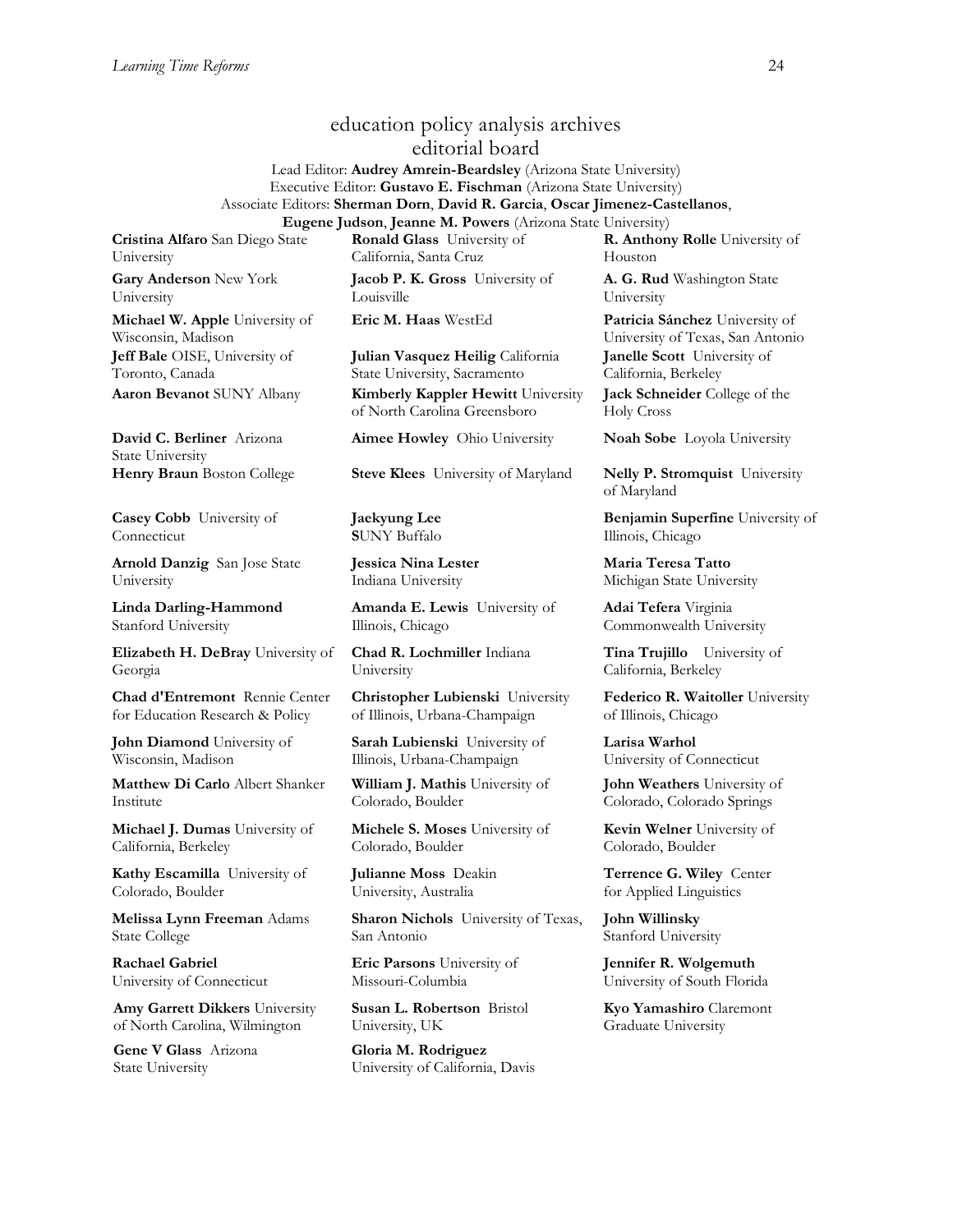## archivos analíticos de políticas educativas consejo editorial

Editor Ejecutivo: **Gustavo E. Fischman** (Arizona State University) Editores Asociados: **Armando Alcántara Santuario** (Universidad Nacional Autónoma de México), **Jason Beech**, (Universidad de San Andrés), **Antonio Luzon**, Universidad de Granada

**Claudio Almonacid** Universidad Metropolitana de Ciencias de la Educación, Chile **Miguel Ángel Arias Ortega**  Universidad Autónoma de la Ciudad de México **Xavier Besalú Costa**  Universitat de Girona, España

**Juan Carlos González Faraco**  Universidad de Huelva, España

**María Clemente Linuesa**  Universidad de Salamanca, España

**Jaume Martínez Bonafé** Universitat de València, España

**[Xavier Bonal](javascript:openRTWindow() Sarro** Universidad Autónoma de Barcelona, España

**[Antonio Bolívar](javascript:openRTWindow() Boitia** Universidad de Granada, España

**[José Joaquín Brunner](javascript:openRTWindow()** Universidad Diego Portales, Chile

**[Damián Canales Sánchez](javascript:openRTWindow()** Instituto Nacional para la Evaluación de la Educación, México

**Gabriela de la Cruz Flores** Universidad Nacional Autónoma de México

**[Marco Antonio Delgado Fuentes](javascript:openRTWindow()** Universidad Iberoamericana, México **[Inés Dussel](javascript:openRTWindow()**, DIE-CINVESTAV, México

**[Pedro Flores Crespo](javascript:openRTWindow()** Universidad Iberoamericana, México

**Ana María García de Fanelli**  Centro de Estudios de Estado y Sociedad (CEDES) CONICET, Argentina

**Alejandro Márquez Jiménez**  Instituto de Investigaciones sobre la Universidad y la Educación, UNAM, México **María Guadalupe Olivier Tellez**, Universidad Pedagógica Nacional, México

**[Miguel Pereyra](javascript:openRTWindow()** Universidad de Granada, España

**[Mónica Pini](javascript:openRTWindow()** Universidad Nacional de San Martín, Argentina

**Omar Orlando Pulido Chaves** Instituto para la Investigación Educativa y el Desarrollo Pedagógico (IDEP)

**[José Luis Ramírez](javascript:openRTWindow() Romero** Universidad Autónoma de Sonora, México **[Paula Razquin](javascript:openRTWindow()** Universidad de San Andrés, Argentina

**José Ignacio Rivas Flores** Universidad de Málaga, España **[Miriam Rodríguez Vargas](javascript:openRTWindow()** Universidad Autónoma de Tamaulipas, México **José Gregorio Rodríguez**  Universidad Nacional de Colombia, Colombia **[Mario Rueda Beltrán](javascript:openRTWindow()** Instituto de Investigaciones sobre la Universidad y la Educación, UNAM, México **José Luis San Fabián Maroto**  Universidad de Oviedo, España

**[Jurjo Torres Santomé](javascript:openRTWindow()**, Universidad de la Coruña, España

**[Yengny Marisol Silva Laya](javascript:openRTWindow()** Universidad Iberoamericana, México

**Juan Carlos Tedesco** Universidad Nacional de San Martín, Argentina

**Ernesto Treviño Ronzón** Universidad Veracruzana, México

**[Ernesto Treviño](javascript:openRTWindow() Villarreal** Universidad Diego Portales Santiago, Chile **[Antoni Verger Planells](javascript:openRTWindow()** Universidad Autónoma de Barcelona, España **[Catalina Wainerman](javascript:openRTWindow()** Universidad de San Andrés, Argentina **Juan Carlos Yáñez Velazco** Universidad de Colima, México